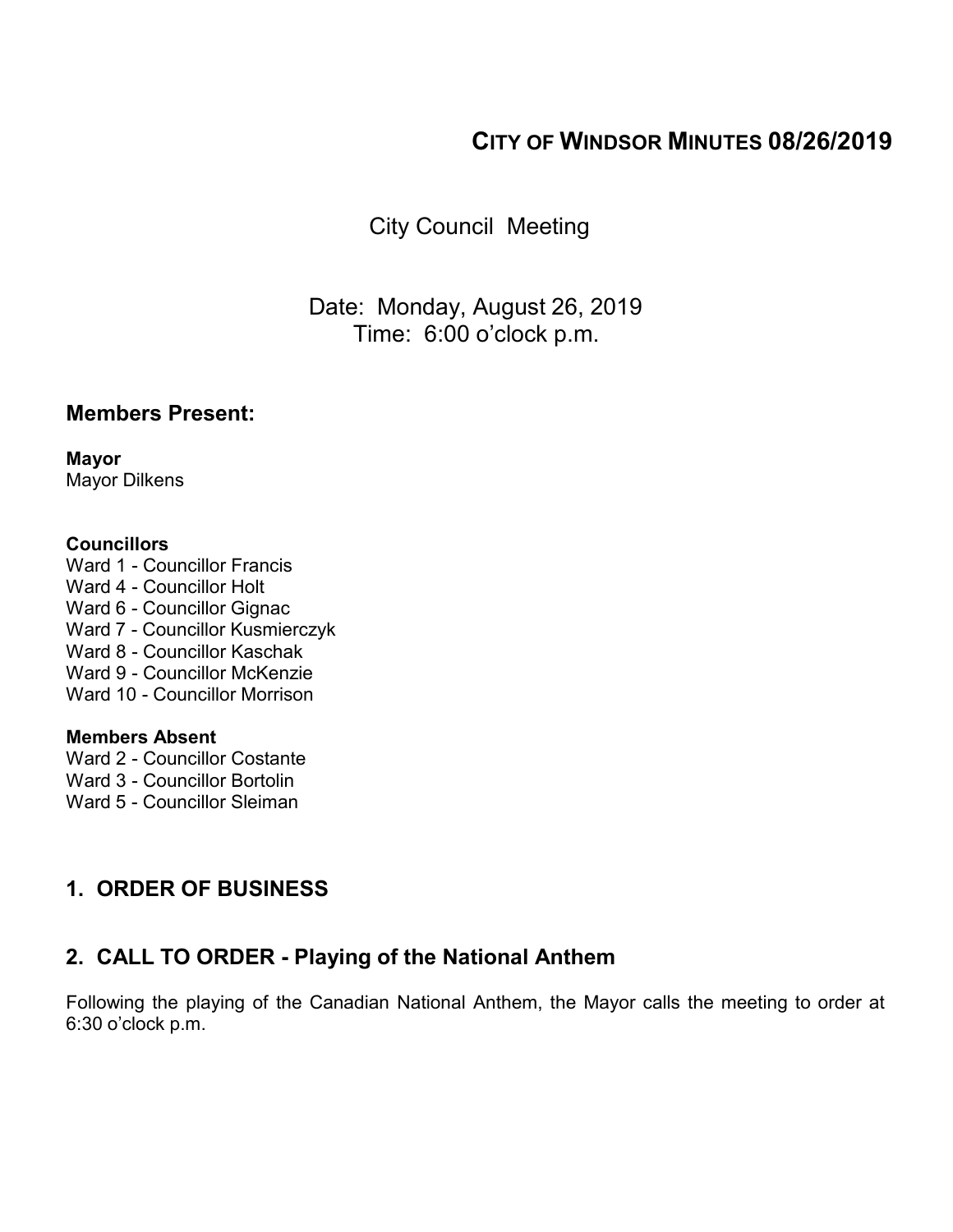## **Minutes City Council Monday, August 26, 2019** Page **2** of **39 3. DISCLOSURE OF PECUNIARY INTEREST AND THE GENERAL NATURE THEREOF**

None disclosed.

## **4. ADOPTION OF THE MINUTES**

## **4.1. Adoption of the Windsor City Council meeting minutes held July 22, 2019**

Moved by: Councillor Francis Seconded by:Councillor Gignac

That the minutes of the meeting of Council held July 22, 2019 **BE ADOPTED** as presented. Carried

Report Number: SCM 253/2019

#### **4.2. Adoption of the Windsor City Council Special Meeting minutes held July 29, 2019**

Moved by: Ward 1 - Councillor Fred Francis Seconded by: Ward 6 - Councillor Jo-Anne Gignac

That the minutes of the special meeting of Council held July 29, 2019 **BE ADOPTED** as presented. **Carried** 

Report Number: SCM 255/2019

#### **5. NOTICE OF PROCLAMATIONS**

"Sickle Cell Awareness Month" - September 2019 "City of Windsor Performance and Learning Month" – September 2019

#### **6. COMMITTEE OF THE WHOLE**

Moved by:Councillor Holt Seconded by:Councillor Kaschak

That Council do now rise and move into Committee of the Whole with the Mayor presiding for the purpose of dealing with:

- (a) communication items;
- (b) consent agenda;
- (c) hearing requests for deferrals, referrals and/or withdrawals of any items of business;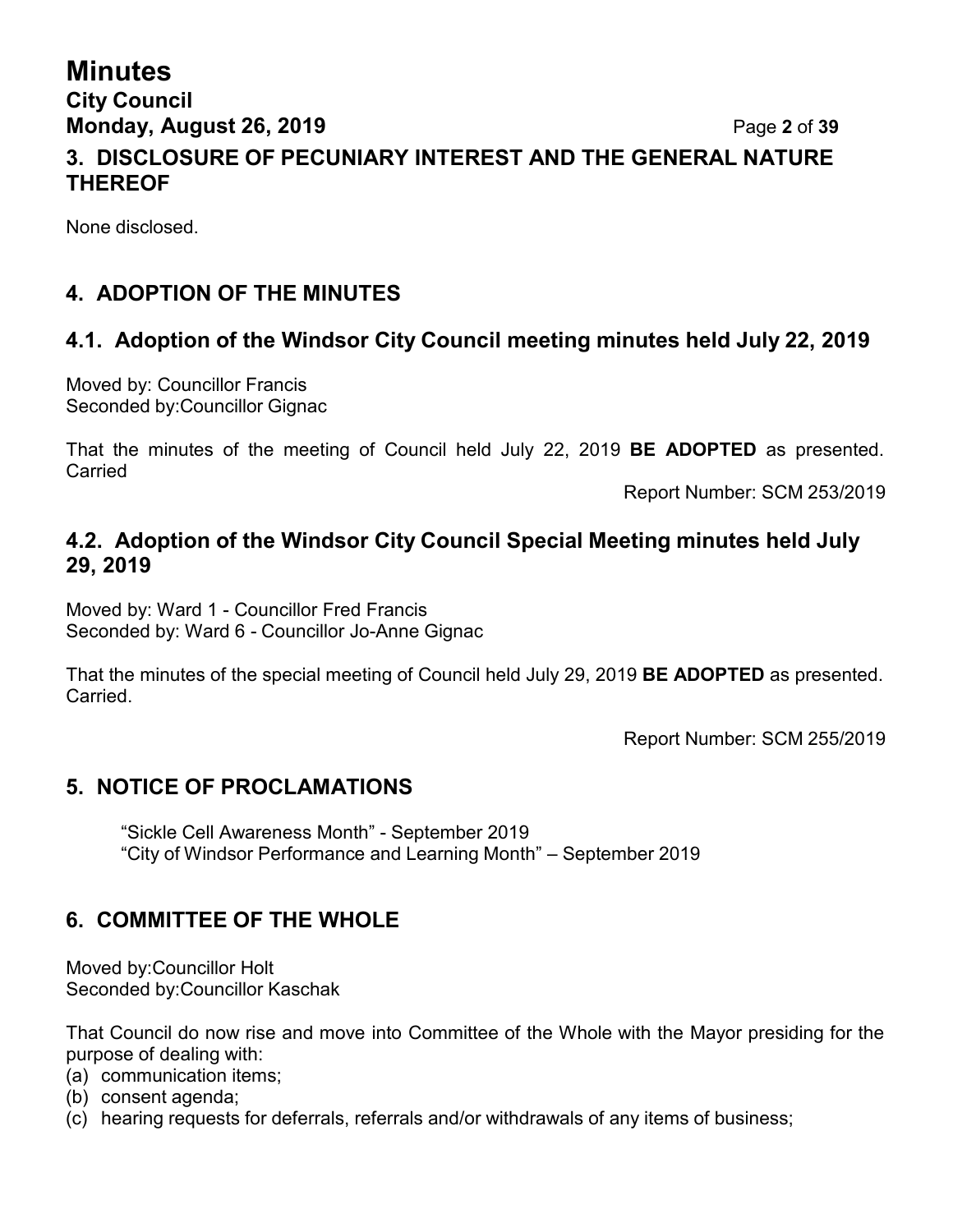# **Minutes City Council Monday, August 26, 2019** Page **3** of **39**

- (d) hearing presentations and delegations;
- (e) consideration of business items;
- (f) consideration of Committee reports:
	- (i) **Report of Special In-Camera Meeting or other Committee as may be held prior to Council** (if scheduled); and

(g) consideration of by-laws 95-2019 through 104-2019 (inclusive). Carried.

## **7. COMMUNICATIONS INFORMATION PACKAGE**

## **7.1. Correspondence Monday August 26, 2019**

Moved by:Councillor Kusmierczyk Seconded by:Councillor McKenzie

Decision Number: CR387/2019

That the following Communication Items 7.1.1 through 7.1.7, and 7.1.9 through 7.1.15 inclusive as set forth in the Council Agenda **BE REFERRED** as noted, and that Item 7.1.8 be dealt with as follows:

### **7.1.8 Letter summarizing the Fairness for Ontario Spirits campaign and requesting the City of Windsor to resend Spirit Canada's municipal resolution to the provincial government.**

Moved by: Councillor Gignac Seconded by: Councillor McKenzie

Decision Number: CR388/2019

That the correspondence from Spirits Canada dated August 2019, indicating; "We call on the Ontario provincial government to provide equal retail access to the market for Ontario-made spirits and allow the up to 450 new LCBO authorized grocery stores to also sell distilled spirits products." **BE APPROVED.**

Carried.

| No.   | Sender                                              | Subject                                                                                                                                                                                       |
|-------|-----------------------------------------------------|-----------------------------------------------------------------------------------------------------------------------------------------------------------------------------------------------|
| 7.1.1 | Ministry of Municipal<br><b>Affairs and Housing</b> | Letter regarding launching a consultation on<br>proposed policy changes to the Provincial Policy<br>Statement (PPS).<br><b>City Planner</b><br><b>City Solicitor</b><br>GH2019<br>Note & File |
| 7.1.2 | Association of                                      | Announcement regarding a plan to transition the                                                                                                                                               |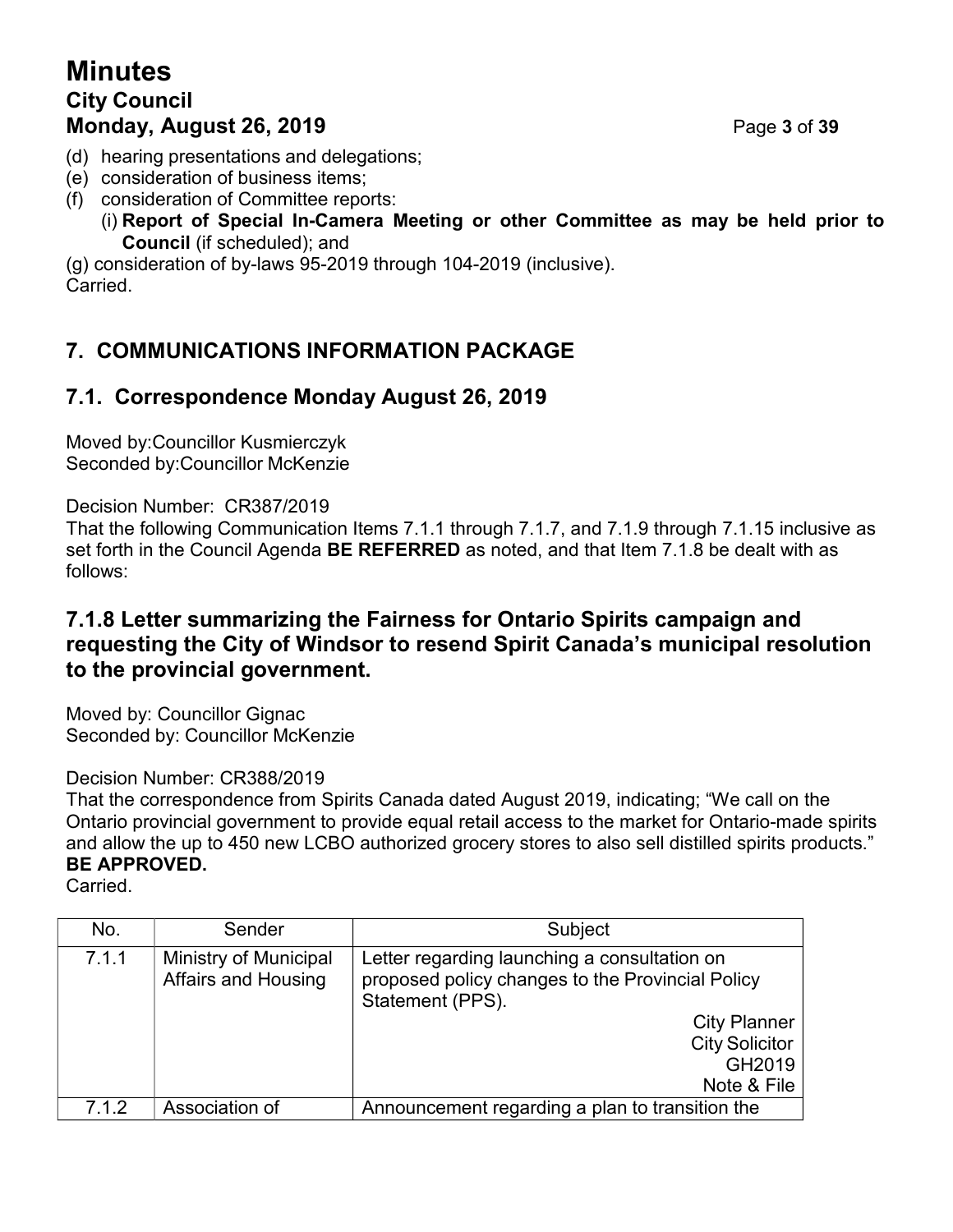# **Minutes City Council Monday, August 26, 2019** Page **4** of **39**

| No.   | Sender                                                       | Subject                                                                                                                                                                                                                                                                                                                                  |
|-------|--------------------------------------------------------------|------------------------------------------------------------------------------------------------------------------------------------------------------------------------------------------------------------------------------------------------------------------------------------------------------------------------------------------|
|       | Municipalities of<br>Ontario (AMO)                           | management of Ontario's Blue Box Program to<br>producers of plastic and other packaging.                                                                                                                                                                                                                                                 |
|       |                                                              | <b>City Engineer</b><br><b>City Treasurer</b><br>MMA2019<br>Note & File                                                                                                                                                                                                                                                                  |
| 7.1.3 | <b>Parks and Recreation</b><br>Ontario (PRO)                 | Letter regarding Bill 108, More Homes, More Choice<br>Act, 2019, which could have significant implications<br>on how municipalities deliver parks and recreation<br>facilities in their communities.                                                                                                                                     |
|       |                                                              | Corporate Leader of Parks, Recreation, Culture and<br><b>Facilities</b><br>GP2019<br>Note & File                                                                                                                                                                                                                                         |
| 7.1.4 | Ministry of the<br>Environment,<br>Conservation and<br>Parks | <b>Environmental Compliance Approval for Sanitary</b><br>and Storm Sewers on Northway Avenue.                                                                                                                                                                                                                                            |
|       |                                                              | <b>City Engineer</b><br>SW2019<br>Note & File                                                                                                                                                                                                                                                                                            |
| 7.1.5 | <b>Town of Tecumseh</b>                                      | Notice of the passing of a Zoning By-Law<br>Amendment 2019-58 by the Corporation of the<br>Town of Tecumseh, pertaining to a 1.08 hectare<br>parcel of land situated on the north side of the<br>Tecumseh Road/Southfield Drive intersection.<br><b>City Planner</b><br>Z2019<br>Note & File                                             |
| 7.1.6 | <b>Town of Tecumseh</b>                                      | Notice of Public Meeting for Proposed Official Plan<br>Amendment and Zoning By-law Amendment, parcel<br>of land situated on the south side of Dillon Drive,<br>(12433 Dillon Drive,) Tuesday September 10 <sup>th</sup> , 2019<br>at 5:00 p.m., Council Chambers, 917, Lesperance<br>Rd.<br><b>City Planner</b><br>GM2019<br>Note & File |
| 7.1.7 | <b>ENWIN Utilities</b>                                       | Interim Acceptance Letter of Certificate-Mountbatten<br>Crescent - Phase 2, one year subdivision<br>maintenance period has begun on August 13, 2019.                                                                                                                                                                                     |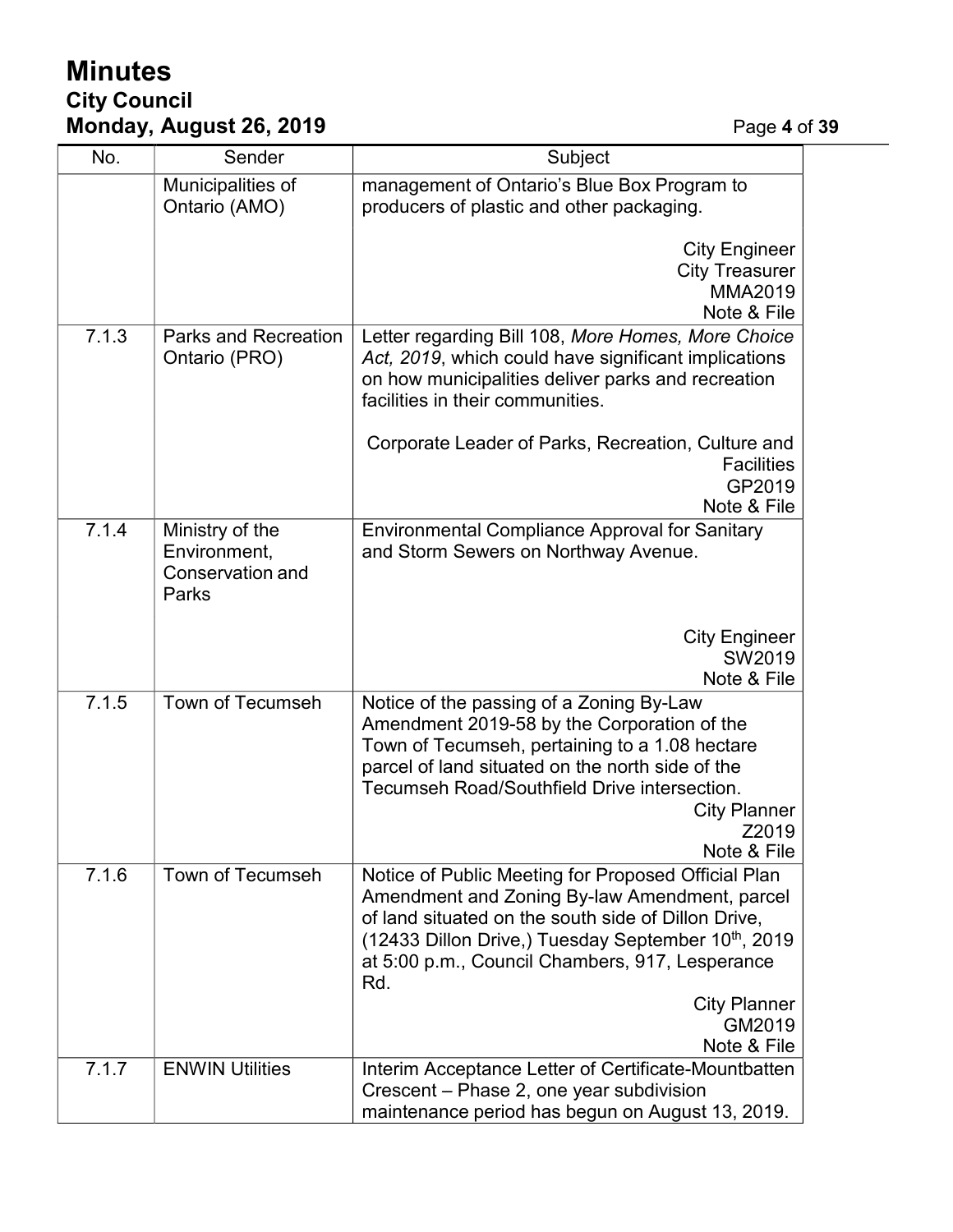# **Minutes City Council Monday, August 26, 2019** Page **5** of **39**

| No.    | Sender                         | Subject                                                       |
|--------|--------------------------------|---------------------------------------------------------------|
|        |                                | <b>City Solicitor</b>                                         |
|        |                                | SW/13122                                                      |
|        |                                | Note & File                                                   |
| 7.1.8  | President & CEO of             | Letter summarizing the Fairness for Ontario Spirits           |
|        | <b>Spirits Canada</b>          | campaign and requesting the City of Windsor to                |
|        |                                | resend Spirit Canada's municipal resolution to the            |
|        |                                | provincial government.<br>MD2019                              |
|        |                                | Council Direction Requested; Otherwise Note & File            |
| 7.1.9  | Manager of Urban               | Application for Site Plan Approval, Mandhir Dhillon,          |
|        | Design                         | proposed new 251.11M2 Tim Hortons with Drive                  |
|        |                                | Thru Consisting of 34 New Parking, 1 Loading & 3              |
|        |                                | Bicycle Spaces, 1537 Provincial Rd.                           |
|        |                                | ZS/13568                                                      |
|        |                                | Note & File                                                   |
| 7.1.10 | Manager of Urban               | Application for Site Plan Approval, 1762643 Ontario           |
|        | Design                         | Inc. - Dior Homes, Proposed New Multi-family                  |
|        |                                | Residential 6-Plex Dwelling, 1534 Howard Ave.<br>ZS/13572     |
|        |                                | Note & File                                                   |
| 7.1.11 | <b>Planning &amp; Building</b> | Application for Exemption of Certain Lands from               |
|        | Department                     | Part-Lot Control, 882885 Ontario Limited, to create           |
|        |                                | 2 single detached dwelling units, 2868 & 2882                 |
|        |                                | Norman Rd.                                                    |
|        |                                | ZPLC/13575                                                    |
|        |                                | Note & File                                                   |
| 7.1.12 | Manager of Urban               | Application for Site Plan Approval, Flex-N-GATE               |
|        | Design                         | HOWARD - DIVISION OF VENTRA GROUP,                            |
|        |                                | proposed new addition, 309 Ellis St. E./1425<br>Howard        |
|        |                                | ZS/13581                                                      |
|        |                                | Note & File                                                   |
| 7.1.13 | Committee of                   | Applications heard by the Committee of                        |
|        | Adjustment/Consent             | Adjustment/Consent Authority, afternoon of                    |
|        | Authority                      | Thursday, August 8, 2019, 3:30 p.m., Room 204 2 <sup>nd</sup> |
|        |                                | Floor, 350 City Hall Square West                              |
|        |                                | ZC2019<br>Note & File                                         |
| 7.1.14 | Committee of                   | Applications heard by the Committee of                        |
|        | Adjustment/Consent             | Adjustment/Consent Authority, afternoon of                    |
|        | Authority                      | Thursday, August 22, 2019, 3:30 p.m., Room 204                |
|        |                                | 2 <sup>nd</sup> Floor, 350 City Hall Square West              |
|        |                                |                                                               |
|        |                                | ZC2019                                                        |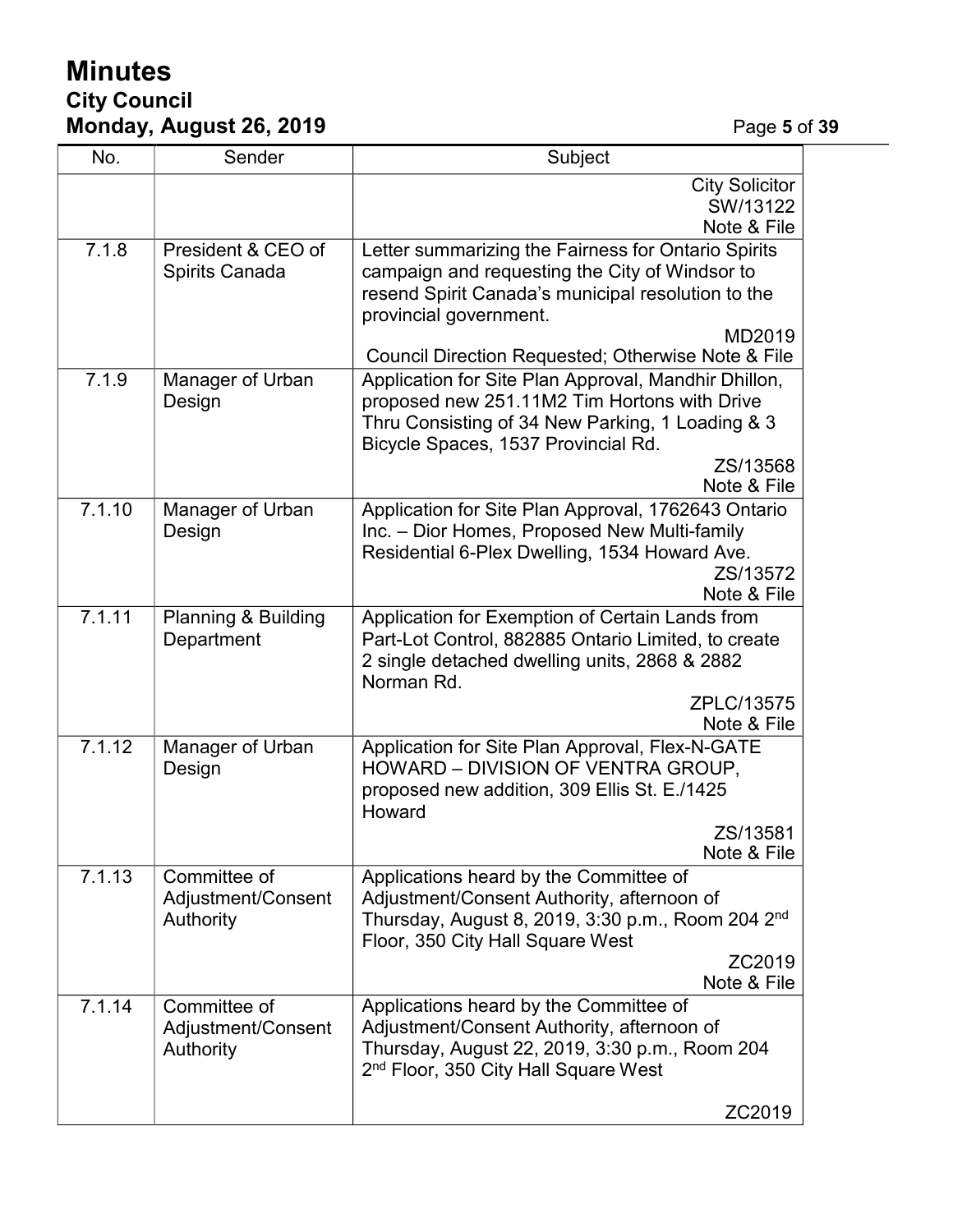# **Minutes City Council Monday, August 26, 2019** Page **6** of **39**

| No.    | Sender                                          | Subject                                                                                                                                                                                                                     |
|--------|-------------------------------------------------|-----------------------------------------------------------------------------------------------------------------------------------------------------------------------------------------------------------------------------|
|        |                                                 | Note & File                                                                                                                                                                                                                 |
| 7.1.15 | Committee of<br>Adjustment/Consent<br>Authority | Applications to be heard by the Committee of<br>Adjustment/Consent Authority, afternoon of<br>Thursday, September 5, 2019, 3:30 p.m., Room 204<br>2 <sup>nd</sup> Floor, 350 City Hall Square West<br>ZC2019<br>Note & File |

**Carried** 

Report Number: CMC 13/2019

## **7.2. Elimination of the Vacancy Rebate Program within Business Improvement Areas**

Moved by:Councillor Kusmierczyk Seconded by:Councillor McKenzie

Decision Number: CR389/2019

That the report, Elimination of the Vacancy Rebate Program within Business Improvement Areas, written by Janice Guthrie, Deputy Treasurer, Taxation & Financial Projects to City Council **BE RECIEVED** for information.

Carried.

Report Number: CM 28/2019 Clerk's File: AF2019

## **7.3. Windsor Canada Utilities Ltd. 1st Quarter 2019 Financial Statements - City Wide**

Moved by:Councillor Kusmierczyk Seconded by:Councillor McKenzie

Decision Number: CR390/2019That City Council **RECEIVE** for information, the Windsor Canada Utilities Ltd. 1st Quarter 2019 Financial Statements. Carried.

> Report Number: C 112/2019 Clerk's File:AF2019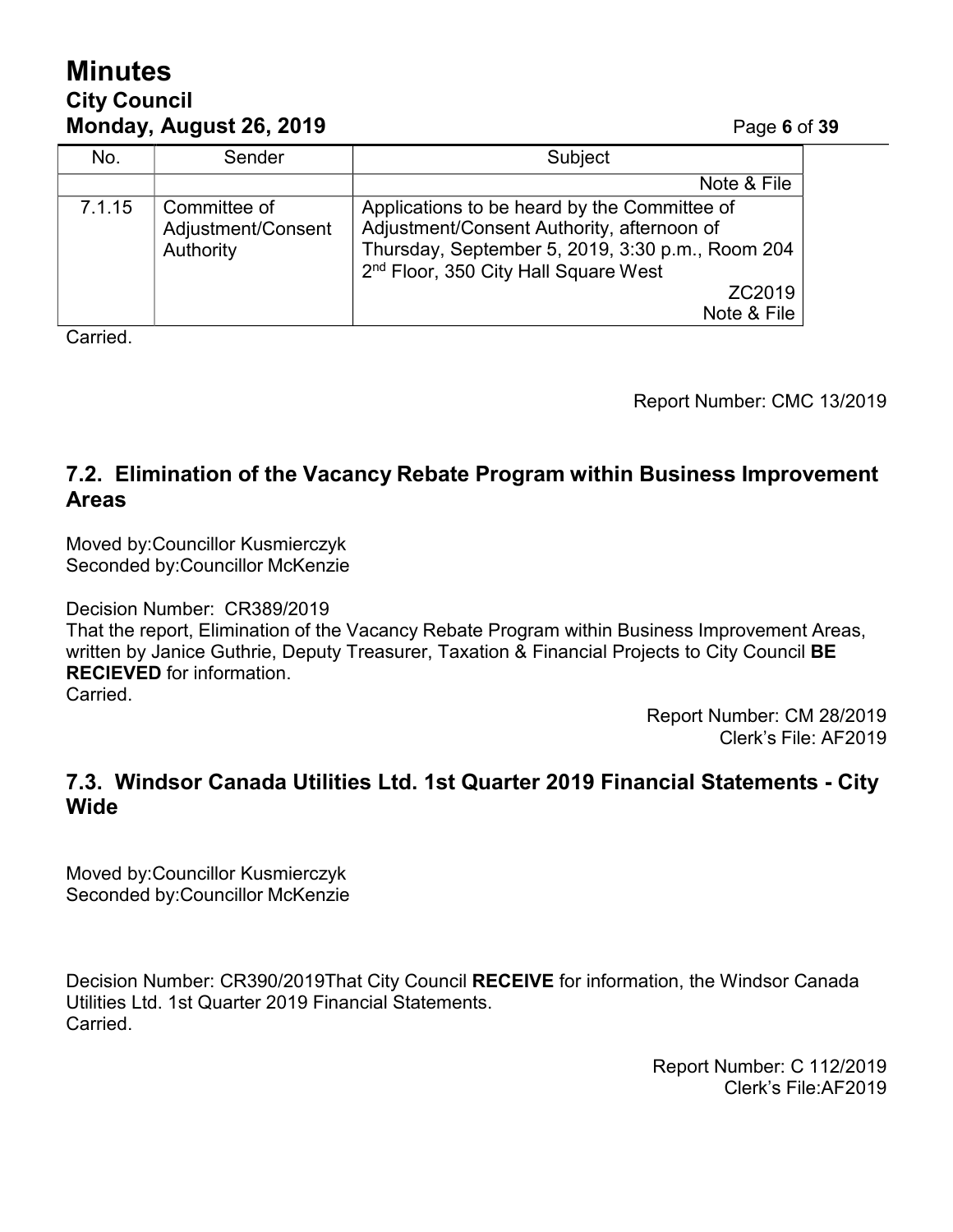## **7.4. Pay As You Go (PAYG) Transfer for Eligible 2018 Computer Equipment Related Expenses - Windsor Police Service (WPS) - City Wide**

Moved by:Councillor Kusmierczyk Seconded by:Councillor McKenzie

Decision Number: CR391/2019

That in compliance with CR 139/2015, City Council **RECEIVE** for information this report confirming that an amount of \$1,006,452.11 was transferred from the Pay As You Go (PAYG) Leasing Reserve Fund 170 to the Windsor Police Service operating account Dept. ID 0192616, Class Code 18084, for eligible 2018 computer, printer, phone system upgrades, server and network related expenses.

Carried.

Report Number: CM 22/2019 Clerk's File:AF2019

#### **7.5. Tender No. 28-19: West End Transit Terminal – General Contractor – Results Ward 2**

Moved by:Councillor Kusmierczyk Seconded by:Councillor McKenzie

Decision Number: CR392/2019 That the report regarding the results and award of Tender No. 28-19, West End Transit Terminal – General Contractor, **BE RECEIVED** for information. Carried.

> Report Number: C 144/2019 Clerk's File: MT/13046

#### **7.6. Emergency Purchase - Demolition of Building at 601-623 Chatham St. East Ward 4**

Moved by:Councillor Kusmierczyk Seconded by:Councillor McKenzie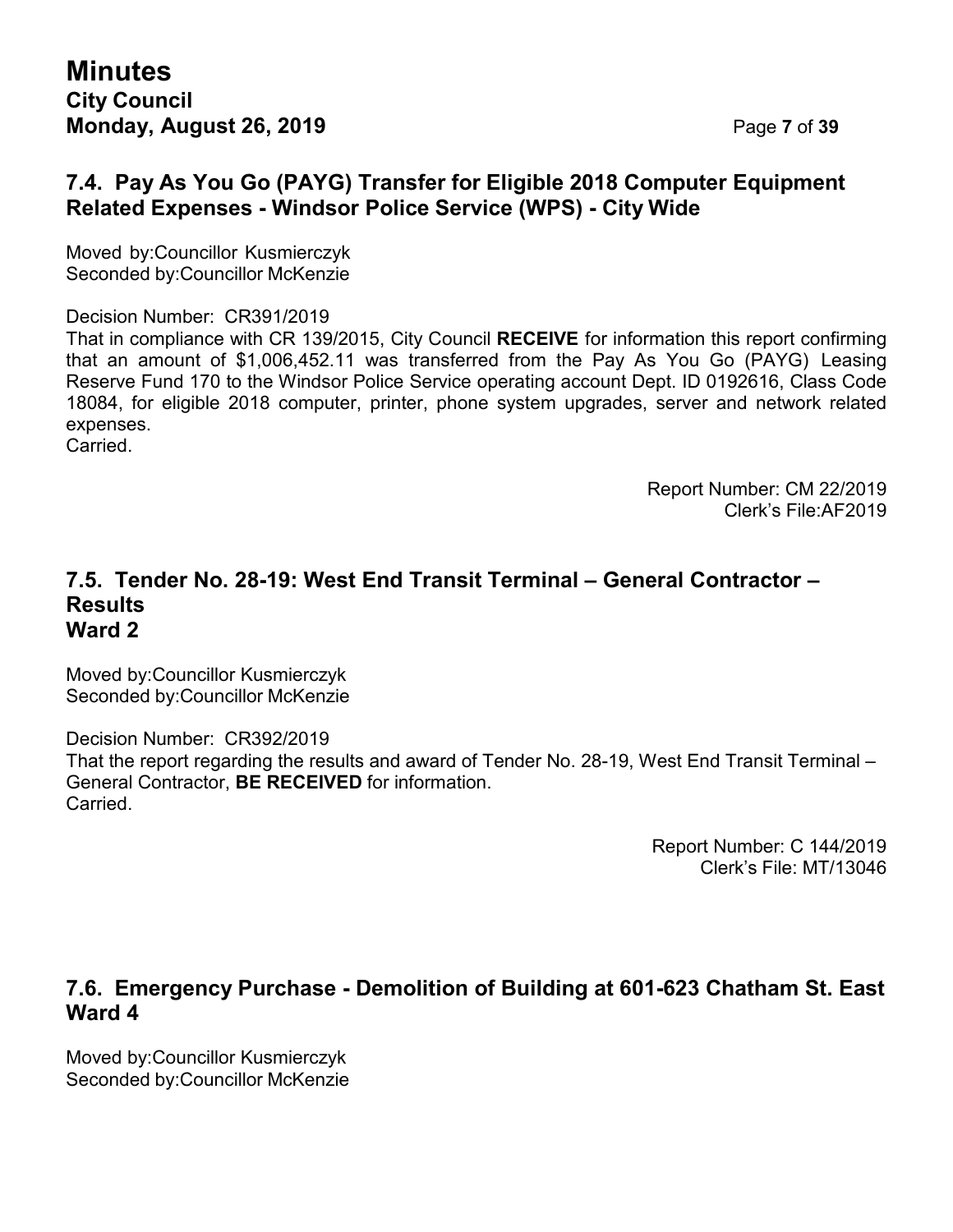# **Minutes City Council Monday, August 26, 2019** Page **8** of **39**

Decision Number: CR393/2019 That the report regarding the Emergency Purchase Order issued for the demolition of the building at 601-623 Chatham St. East **BE RECEIVED** for information. Carried.

> Report Number: C 143/2019 Clerk's File:SB2019

## **7.7. Results of the Corporation of the City of Windsor's 2018 Workforce Census**

Moved by:Councillor Kusmierczyk Seconded by:Councillor McKenzie

Decision Number: CR394/2019 That the Results of the Corporation of the City of Windsor's 2018 Workforce Census **BE RECEIVED** for information. Carried.

> Report Number: CM 27/2019 Clerk's File: MB2019 AS2019

## **8. CONSENT AGENDA**

## **8.1. Capital Budget Re-Allocation – Windsor Police Service (City Wide)**

Moved by:Councillor Morrison Seconded by:Councillor Francis

Decision Number: CR395/2019

That City Council **APPROVE** the reallocation of \$100,000 from the Windsor Police Services Telecommunication Project (ID# 7197005) and \$85,000 from the Police Specialized Equipment Project (ID# 7197003) to the Next Generation 911 Project (ID# 7197002).

> Report Number: C 141/2019 Clerk's File:AFB/13207

#### **8.2. Tender No. 105-19 - YQG Private Road Extension - General contractor Results - Ward 9**

Moved by:Councillor Morrison Seconded by:Councillor Francis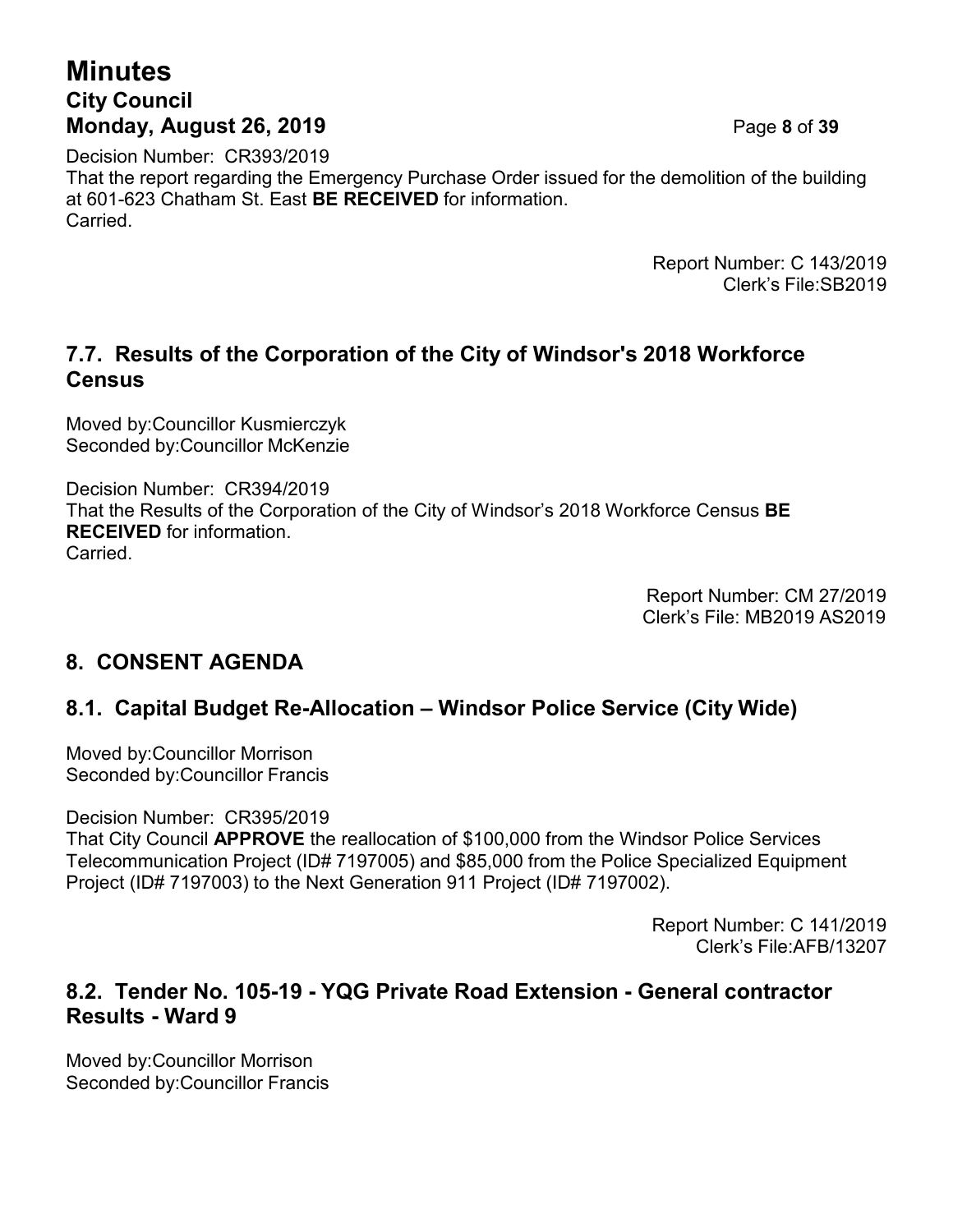# **Minutes City Council Monday, August 26, 2019** Page **9** of **39**

Decision Number: CR396/2019 That the Tender No. 105-19 for general contracting services for the proposed YQG Private Road Extension Project in the amount of \$1,413,901, plus HST, **BE APPROVED**. I. That the following low tender **BE ACCEPTED:**

| <b>TENDERER:</b>     | D'amore Construction (2000) Ltd.             |
|----------------------|----------------------------------------------|
| <b>TENDER NO.:</b>   | 105-19                                       |
| <b>TENDER PRICE:</b> | \$1,413,901 (excluding HST)                  |
|                      | ACCOUNT CHARGED: 007 5410-7P01-02942-7181035 |

AND That the Chief Administrative Officer and City Clerk **BE AUTHORIZED** to sign a contract with D'amore Construction (2000) Ltd. satisfactory in form to the City Solicitor, in financial content to the City Treasurer and in technical content to the City Engineer; and

- II. That Council **APPROVE** funding of \$1,175,000, identified in 2022, for the City-Wide Streetscape Improvements project (ECP-014-07) to be redirected to project ID 7181035 and **PRECOMMITTED** for immediate use to address the additional funding required to do this work and;
- III. That Council **APPROVE** any surplus funding in project 7181035 be returned to the City-Wide Streetscape Improvements project (ECP-014-07) Carried.

Report Number: C 150/2019 Clerk's File:SW/2019

#### **8.3. Heritage Committee Orientation Presentation by Heritage Planner**

Moved by:Councillor Morrison Seconded by:Councillor Francis

Decision Number: CR397/2019 DHSC 63

That the presentation by the Heritage Planner regarding the Heritage Committee orientation **BE RECEIVED** for information. Carried.

> Report Number: SCM 246/2019 Clerk's File:MB2019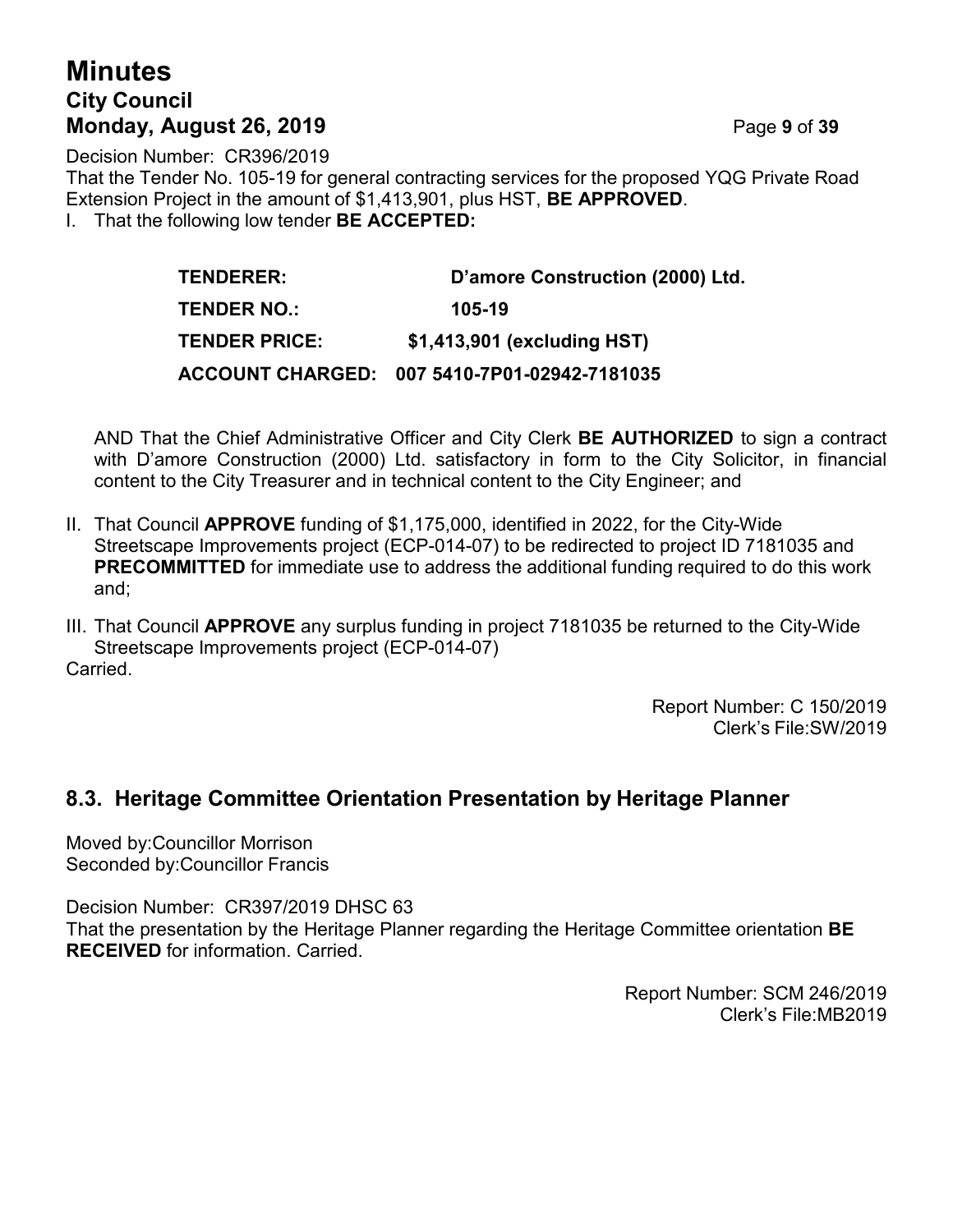# **Minutes**

## **City Council Monday, August 26, 2019 Page 10 of 39 8.4. 665 Kildare Rd (Alex Douglas House) - Demolition of Detached Garage of Heritage Listed Property (Ward 4)**

Moved by: Councillor Morrison Seconded by:Councillor Francis

Decision Number: CR398/2019 DHSC 64 That the request to demolish the detached garage at 665 Kildare Road, a residence listed on the Windsor Municipal Heritage Register, **BE APPROVED**. Carried.

> Report Number: S 117/2019 Clerk's File: MB2019

## **8.5. Application by Marnac Development Corporation, on behalf of the owner of 3242 Sandwich Street, for Financial Incentives under the Sandwich Community Improvement Plan within the Sandwich Heritage Conservation District (Ward 2)**

Moved by: Councillor Sleiman Seconded by: Councillor Morrison

Decision Number: CR399/2019 DHSC 65

That, the request for incentives under the Sandwich CIP Economic Incentive Program(s) "toolkit" made by MARNAC DEVLOPMENT CORPORATION (Steve Webster), owner of the property located at 3242 Sandwich Street for improvements to convert a vacant grocery store to a commercial Dollarama **BE APPROVED**, for the *Commercial/Mixed Use Building Facade Grant in the amount of \$25,000.*

Carried.

Councillor Holt voting nay.

Moved by: Councillor Sleiman Seconded by: Councillor Holt

Decision Number: CR400/2019 DHSC 66

That, the request for incentives under the Sandwich CIP Economic Incentive Program(s) "toolkit" made by MARNAC DEVLOPMENT CORPORATION (Steve Webster), owner of the property located at 3242 Sandwich Street for improvements to convert a vacant grocery store to a commercial Dollarama **BE APPROVED**, for *Commercial Core Feasibility Grant up to a maximum amount of \$5,000.* Carried.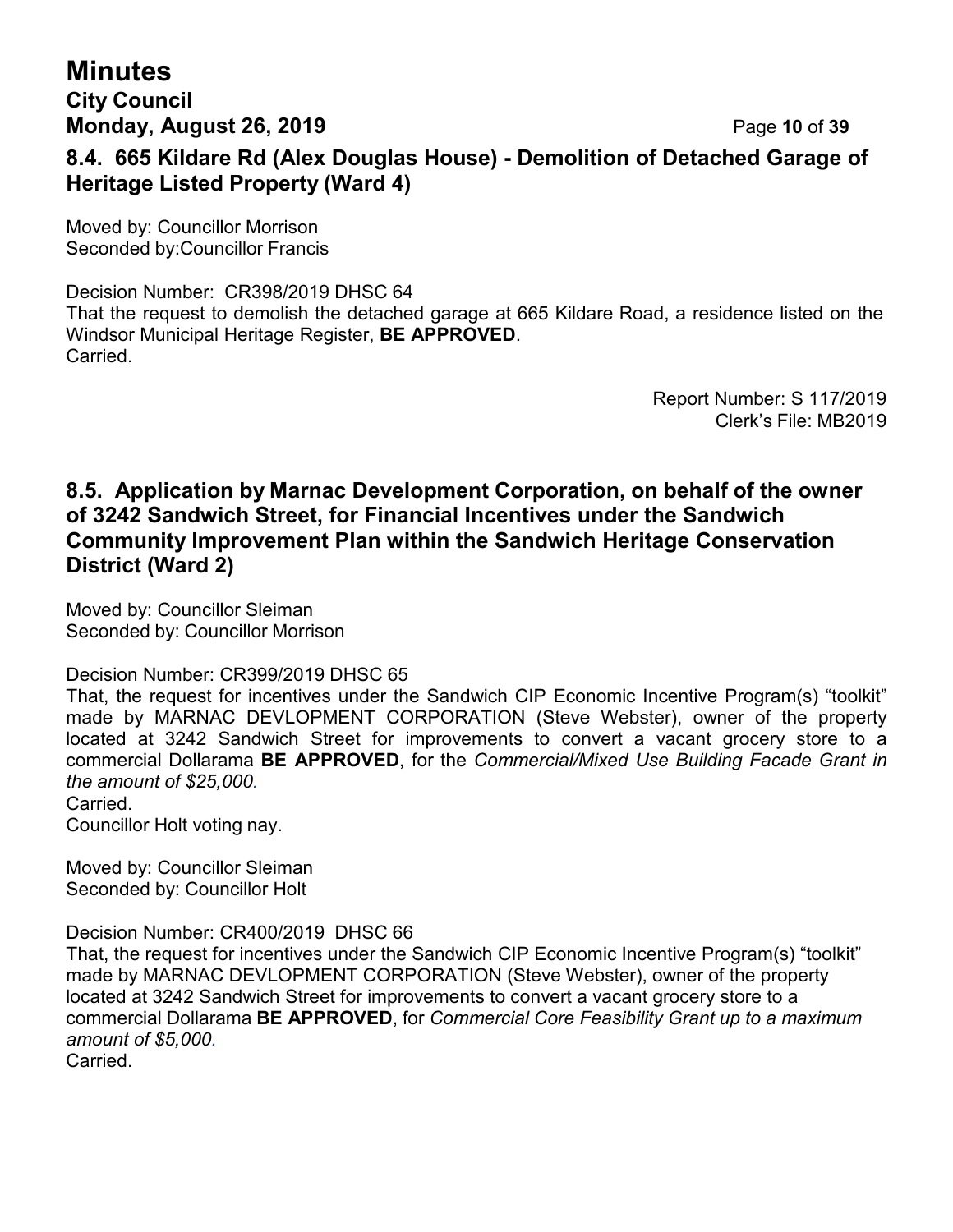# **Minutes City Council Monday, August 26, 2019 Page 11 of 39**

Moved by: Councillor Holt Seconded by: Councillor Morrison

Decision Number: CR401/2019 DHSC 67

That, the request for incentives under the Sandwich CIP Economic Incentive Program(s) "toolkit" made by MARNAC DEVLOPMENT CORPORATION (Steve Webster), owner of the property located at 3242 Sandwich Street for improvements to convert a vacant grocery store to a commercial Dollarama **BE APPROVED**, for the *Development and Building Fees Grant for 100% of the Development and Building Fees identified in the Sandwich CIP (+/- \$19,170).* Carried.

Moved by: Councillor Holt Seconded by: Councillor Morrison

Decision Number: CR402/2019 DHSC 68

That, the request for incentives under the Sandwich CIP Economic Incentive Program(s) "toolkit" made by MARNAC DEVLOPMENT CORPORATION (Steve Webster), owner of the property located at 3242 Sandwich Street for improvements to convert a vacant grocery store to a commercial Dollarama **BE APPROVED**, for the *Revitalization Grant Program for 70% of the municipal portion of the tax increment for up to 10 years (+/-\$11,695 per year).* **Carried** 

Moved by: Councillor Morrison Seconded by: Councillor Holt

Decision Number: CR403/2019 DHSC 69

That, the request for incentives under the Sandwich CIP Economic Incentive Program(s) "toolkit" made by MARNAC DEVLOPMENT CORPORATION (Steve Webster), owner of the property located at 3242 Sandwich Street for improvements to convert a vacant grocery store to a commercial Dollarama **BE APPROVED**, for the *Commercial/Mixed Use Building Improvement Loan Program in the amount of \$30,000.* Carried*.*

Moved by: Councillor Holt Seconded by: Councillor Morrison

Decision Number: CR404/2019 DHSC 70

That, the CAO and City Clerk **BE AUTHORIZED** to sign the Sandwich Incentive Program(s) Agreements in accordance with all applicable policies, requirements, and provisions contained within the Olde Sandwich Towne Community Improvement Plan to the satisfaction of the City Planner as to content, the City Solicitor as to legal form, and the CFO/City Treasurer as to financial implication.

Carried.

Report Number: S 92/2019 Clerk's File:ZS/13461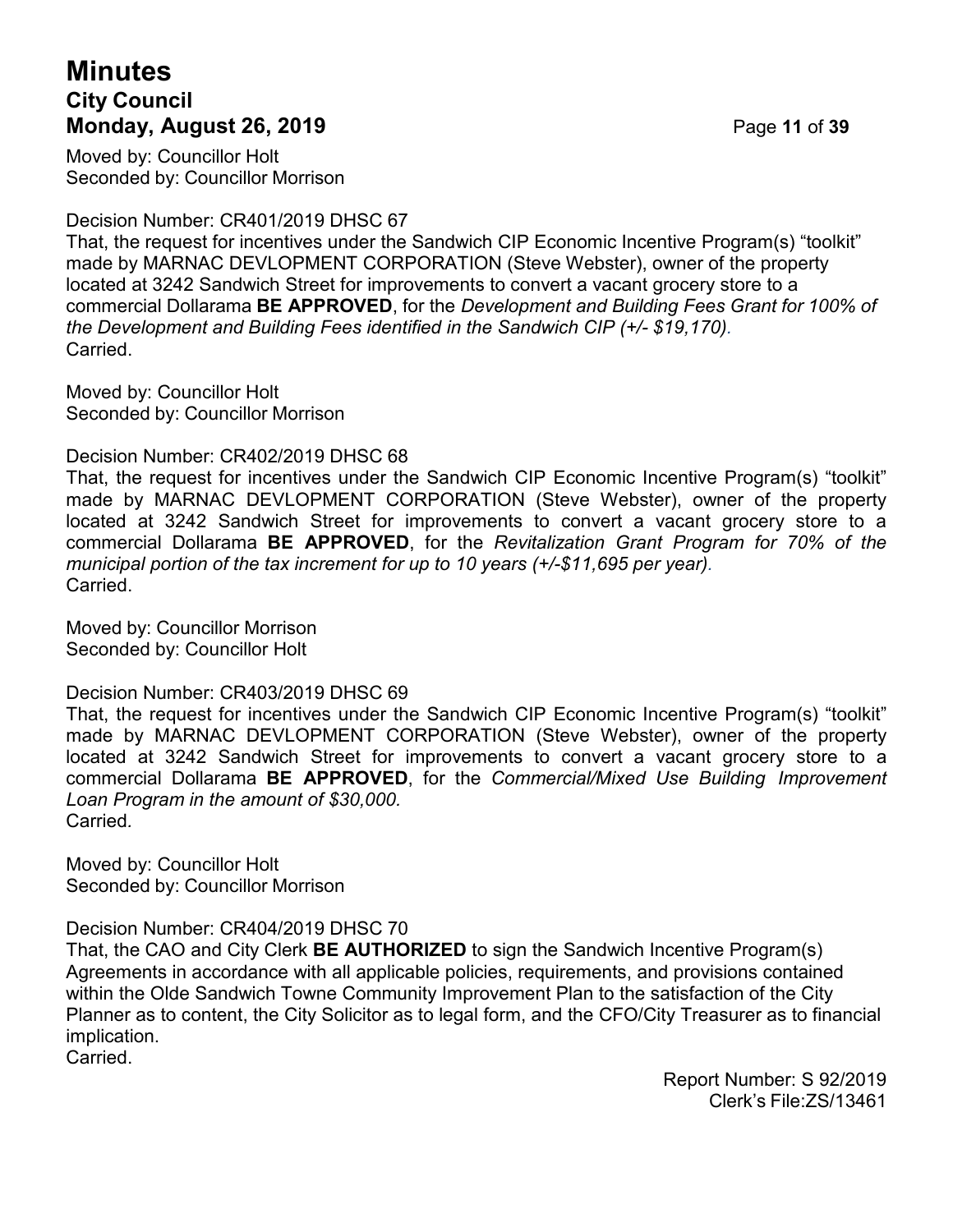#### **8.6. Economic Revitalization Community Improvement Plan (CIP) Application submitted by 2632310 Ontario Inc. for 2679 Howard Avenue (Ward 10)**

Moved by:Councillor Morrison Seconded by:Councillor Francis

Decision Number: CR405/2019 DHSC 71

- I. That the request made by 2632310 Ontario Inc. to participate in the Business Development Grant Program **BE APPROVED** for 100% of the municipal portion of any tax increment resulting from the proposed development located at 2679 Howard Avenue for up to 10 years or until 100% of the eligible costs are repaid pursuant to the City of Windsor Economic Revitalization Community Improvement Plan; and,
- II. That, Administration **BE DIRECTED** to prepare an agreement between the City and 2632310 Ontario Inc. to implement the Business Development Grant Program in accordance with all applicable policies, requirements, and provisions contained within the Economic Revitalization Community Improvement Plan to the satisfaction of the City Planner as to content, the City Solicitor as to legal form, and the CFO/City Treasurer as to financial implications; and,
- III. That, the CAO and City Clerk **BE AUTHORIZED** to sign the Business Development Grant Agreement.

Carried.

Report Number: S 110/2019 Clerk's File:Z/3286

## **8.7. Minutes of the International Relations Committee of its meeting held April 23, 2019**

Moved by:Councillor Morrison Seconded by:Councillor Francis

Decision Number: CR406/2019 DHSC 72

That the minutes of the Property Standards Committee of its meeting held June 6, 2019 **BE RECEIVED** for information.Carried.

> Report Number: SCM 180/2019 Clerk's File:MB2019

#### **8.8. Minutes of the Windsor Bicycling Committee of its meeting held May 8, 2019**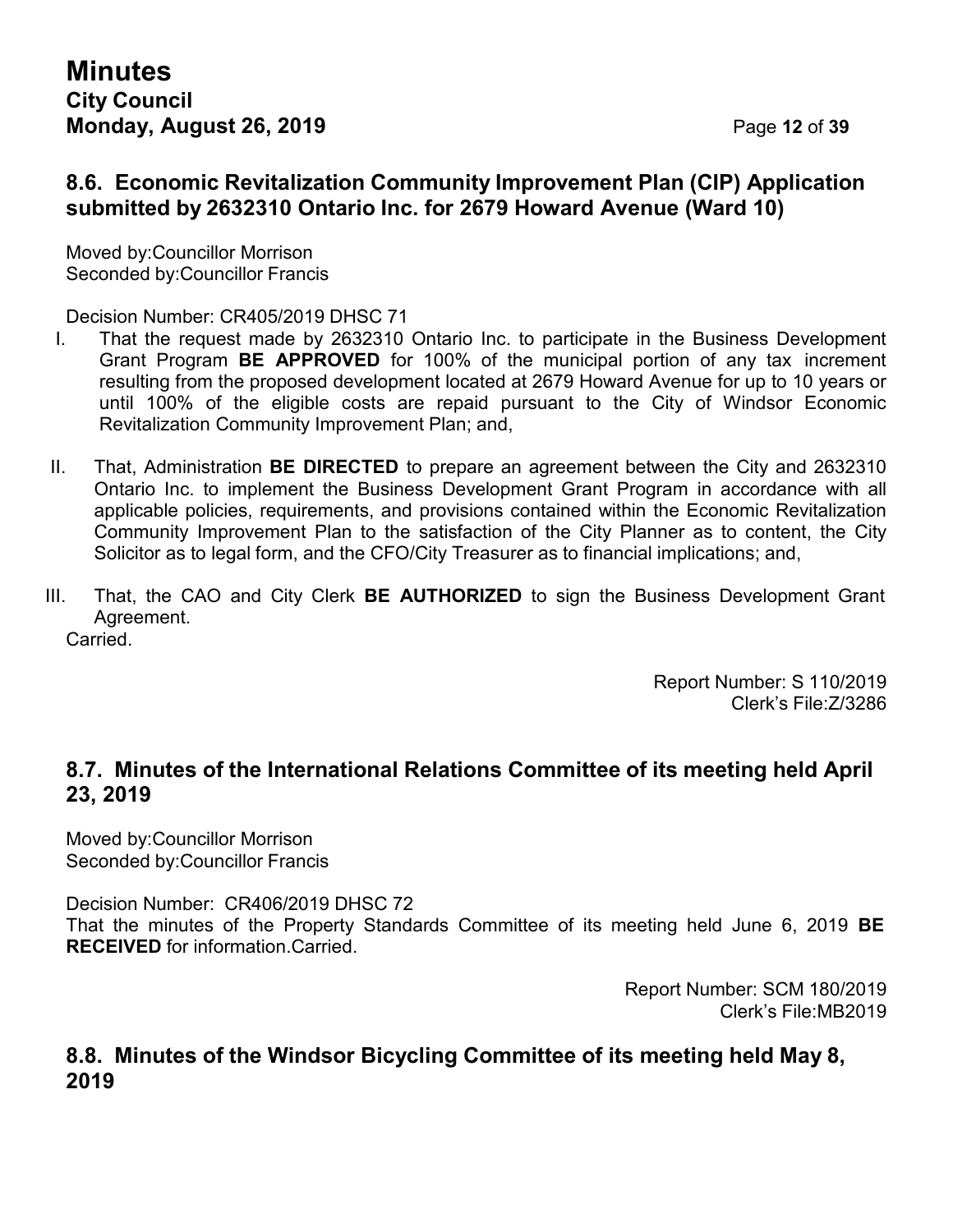# **Minutes City Council Monday, August 26, 2019** Page **13** of **39**

Moved by:Councillor Morrison Seconded by:Councillor Francis

Decision Number: CR407/2019 ETPS 685 That the minutes of the Windsor Bicycling Committee of its meeting held May 8, 2019 **BE RECEIVED**.

Carried.

Report Number: SCM 181/2019 Clerk's File:MB2019

#### **8.9. Report No. 5 - Town & Gown Committee 2019 Terms of Reference & Mandate**

Moved by: Councillor Morrison Seconded by:Councillor Francis

Decision Number: CR408/2019 ETPS 686 That Report No. 5 of the Town and Gown Committee indicating: That the 2019 *Revised* Terms of Reference and Mandate for the Town and Gown Committee with minor amendments identified in bold and italics attached as Appendix A BE APPROVED, **BE APPROVED.** Carried.

> Report Number: SCM 203/2019 Clerk's File:MB2019

# **8.10. Minutes of the Town & Gown Committee of its meeting held May 23, 2019**

Moved by:Councillor Morrison Seconded by:Councillor Francis

Decision Number: CR409/2019 ETPS 687 That the minutes of the Town and Gown Committee of its meeting held May 23, 2019 **BE RECEIVED**. Carried.

> Report Number: SCM 228/2019 Clerk's File:MB2019

## **8.11. Minutes of the Transit Windsor Advisory Committee of its meeting held May 28, 2019**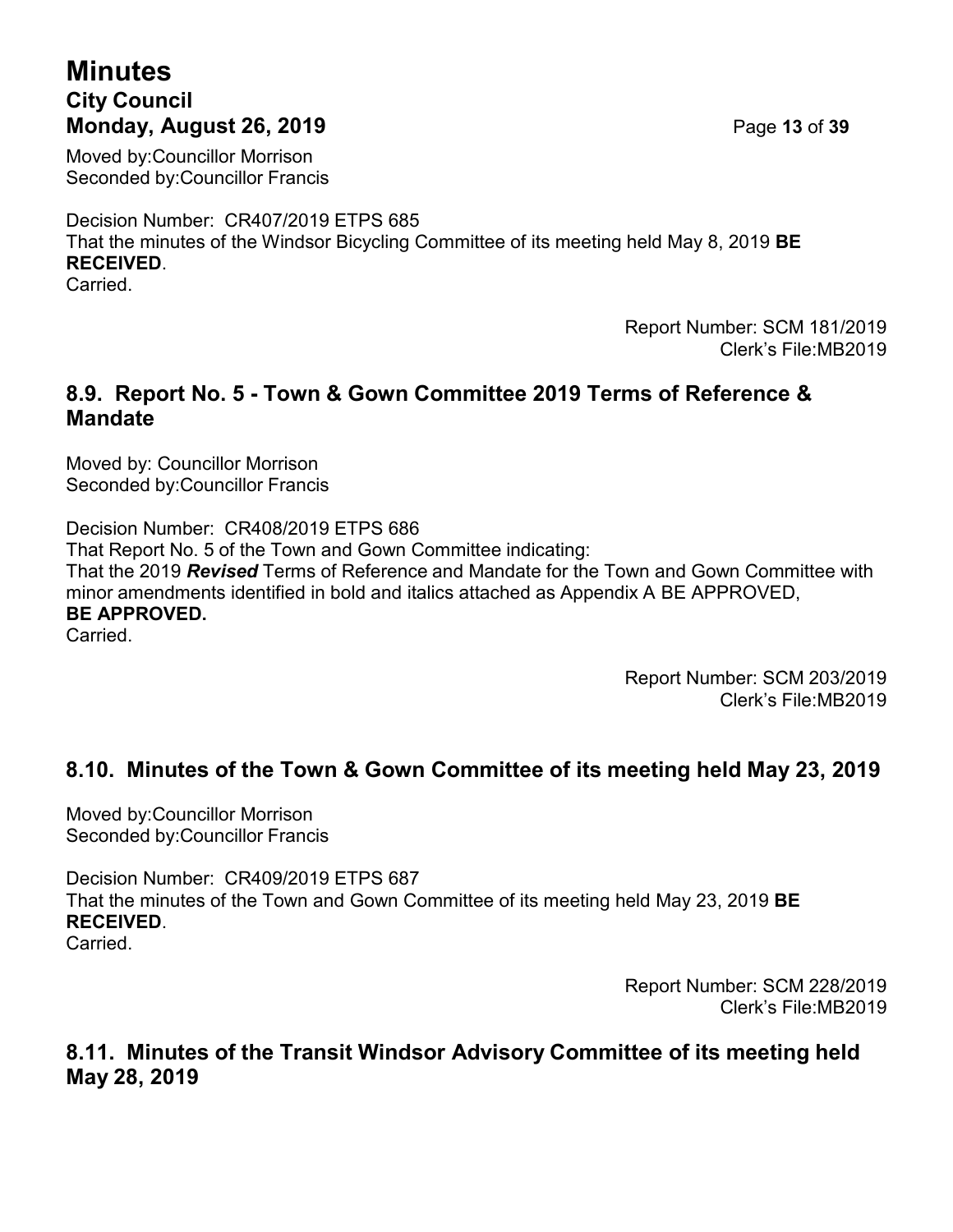## **Minutes City Council Monday, August 26, 2019** Page **14** of **39**

Moved by:Councillor Morrison Seconded by:Councillor Francis

Decision Number: CR410/2019 ETPS 688

That the minutes of the Transit Windsor Advisory Committee of its meeting held May 28, 2019 **BE RECEIVED.**

Carried.

Report Number: SCM 229/2019 Clerk's File:MB2019

## **8.13. Street Light Citywide LED Conversion Project Closeout Report**

Moved by:Councillor Morrison Seconded by: Councillor Francis

Decision Number: CR412/2019 ETPS 689

- 1. That the Close Summary on the Street Light Citywide LED Conversion Project **BE RECEIVED** for information; and,
- 2. That the proposal by LED Roadway Lighting Ltd. (LRL) to provide all equipment, software and IT support for a streetlight controls (value equal to or greater than \$40,000) for a pilot project **BE ACCEPTED** in exchange for the \$40,000 credit owing for Street Light Citywide LED Conversion; and,
- 3. That **APPROVAL BE GIVEN** to allow pilot projects for retrofitting decorative fixtures and controls for streetlights. All pilots must *BE AUTHORIZED* through the CAO report process. Any costs associated must be in accordance with the City's Purchasing By-law and will be funded from the Street Lighting Capital Budget (project No. 7035011).

Carried.

Report Number: S 124/2019 Clerk's File:ST2019

## **8.16. Portability of Post-Retirement Benefits between Transit Windsor and the Corporation of the City of Windsor**

Moved by:Councillor Morrison Seconded by:Councillor Francis

Decision Number: CR415/2019 ETPS 692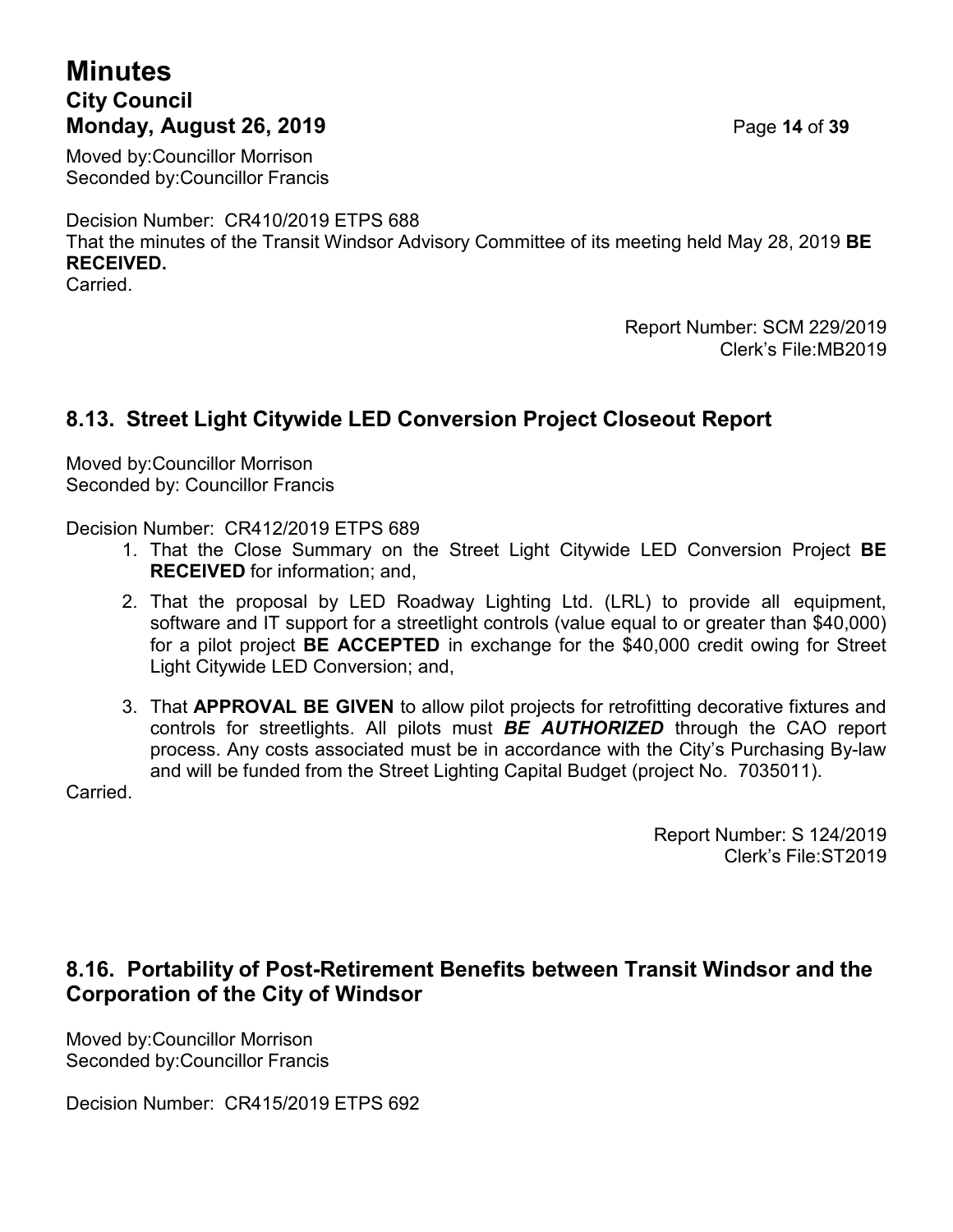# **Minutes City Council Monday, August 26, 2019 Page 15 of 39**

That City Council **BE REQUESTED** to approve the concept of the portability of corporate benefits including but not limited to post-retirement, vacation, and seniority benefits between employees of the Corporation of the City of Windsor and of Transit Windsor, and to give Administration direction to explore this possibility; and,

Subsequent to City Council concurrence, that:

- a) Discussions with the relevant employee unions, ATU Local 616, CUPE Local 82 and CUPE Local 543, **BE INITIATED** to consider amendments to the collective agreements allowing for this portability, by the City Clerk & Licence Commissioner - Corporate Leader of Public Engagement & Human Services, the Executive Director of Human Resources, and the Manager of Employee Relations; and that the CAO be informed of the results; and,
- b) A memorandum of agreement **BE REACHED** between Transit Windsor, the noted Unions, and the Corporation of the City of Windsor allowing for employee seniority recognition and for the retention of earned corporate employee benefits where an employment opportunity is accepted by the employee in either of the corporations; and,
- **c)** The noted draft amendments to the appropriate By-Laws **BE PROPOSED** to the Environment, Transportation & Public Safety Standing Committee and to City Council, should concurrence be achieved by the Parties; and,
- d) That the appointment of an authorized person to represent Transit Windsor for the implementation of any necessary decisions required to implement this change **BE REQUESTED** of the Standing Committee and City Council by the Executive Director of Human Resources.

Carried.

Report Number: S 116/2019 Clerk's File:AS2019

# **8.17. Transit Windsor Fare Structure Review - City Wide**

Moved by:Councillor Morrison Seconded by:Councillor Francis

Decision Number: CR416/2019 ETPS 693

That the Environmental, Transportation & Public Safety Standing Committee sitting as the Transit Windsor Board of Directors **TABLE** the report, Fare Structure and Strategy Review by IBI Group, until August 25, 2019 in order to allow for comments; and

That the Fare Structure and Strategy Review report be **FORWARDED** to the Transit Windsor Advisory Committee for comments; and

That a report be **PROVIDED** to the Environmental, Transportation & Public Safety Standing Committee in September 2019 detailing recommendations of updated Fare structures and policies for Transit Windsor.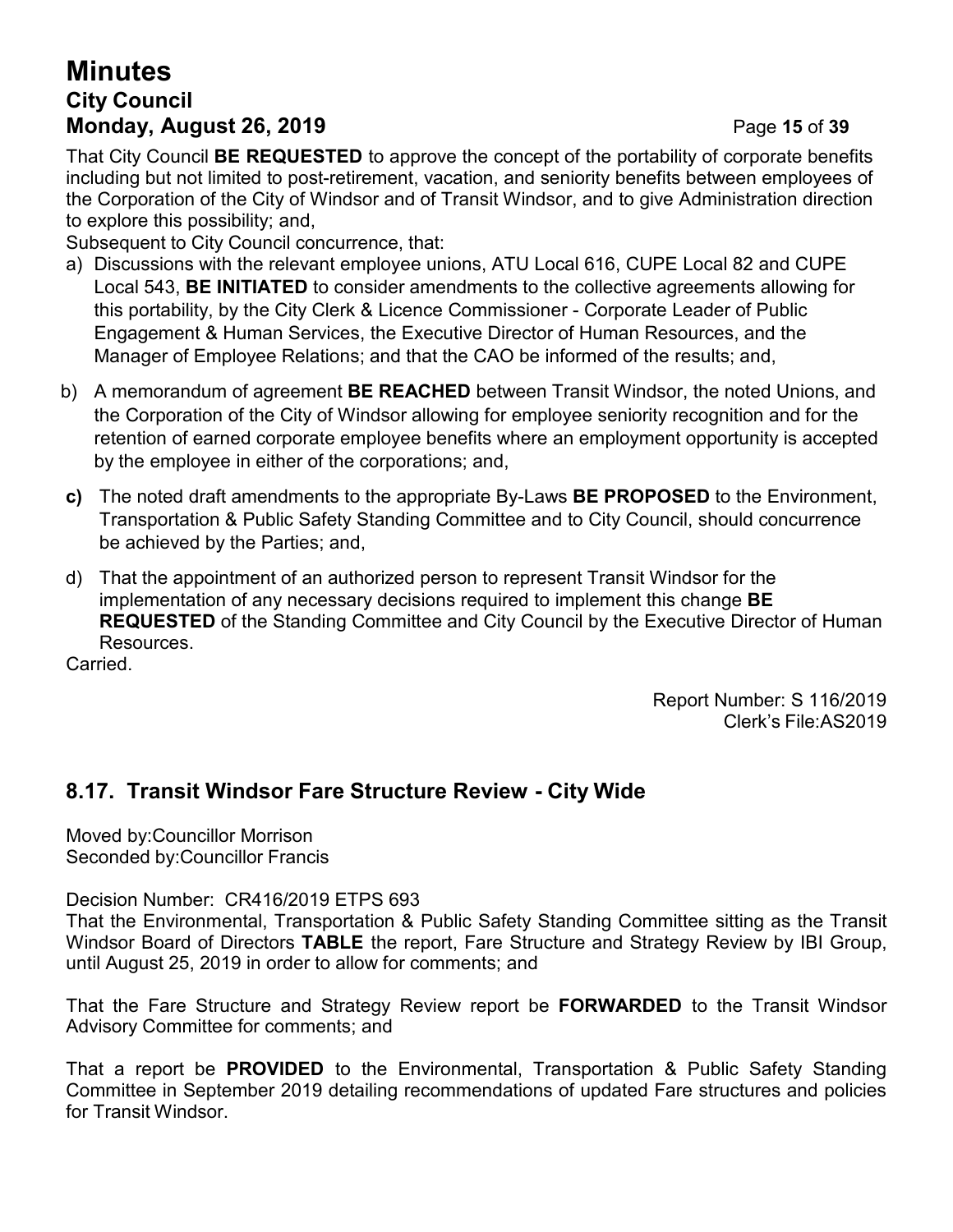**Minutes City Council Monday, August 26, 2019 Page 16 of 39** 

Carried.

Report Number: S 123/2019 Clerk's File:MT2019

## **8.18. Transit Windsor and University of Windsor UPass Agreement - City Wide**

Moved by:Councillor Morrison Seconded by:Councillor Francis

Decision Number: CR417/2019 ETPS 694

That the Corporate Leader Environmental Protection and Infrastructure Services and the Executive Director of Transit Windsor **BE AUTHORIZED** to update the Universal Bus Pass (UPass) Agreement with the University of Windsor Students' Alliance (UWSA), the Graduate Student Society (GSS) and the Organization of Part Time University Students (OPUS) to make the UPass a permanent program; and,

That the Chief Administrative Officer and the City Clerk **BE AUTHORIZED** to sign the updated agreement with the UWSA, GSS and OPUS satisfactory in form to the City Solicitor, in financial content to the City Treasurer , and in technical content to the Corporate Leader of Environmental Protection and Infrastructure Services and the Executive Director of Transit Windsor. **Carried** 

> Report Number: S 120/2019 Clerk's File:MT2019

#### **8.19. The Contributory Pension Plan for Employees of Transit Windsor - Audited Financial Statements for the year ended December 31, 2018 - City Wide**

Moved by:Councillor Morrison Seconded by:Councillor Francis

Decision Number: CR418/2019 ETPS 695 That the Environmental, Transportation & Public Safety Standing Committee sitting as the Transit Windsor Board of Directors:

**APPROVE** the Audited Financial Statements as at December 31, 2018 of the Contributory Pension Plan Fund for Employees of Transit Windsor; and,

**DIRECT** the Executive Director of Transit Windsor, as the Plan Administrator, to file the financial statements with the Office of the Superintendent of Financial Institutions Canada (OSFI).

**Carried**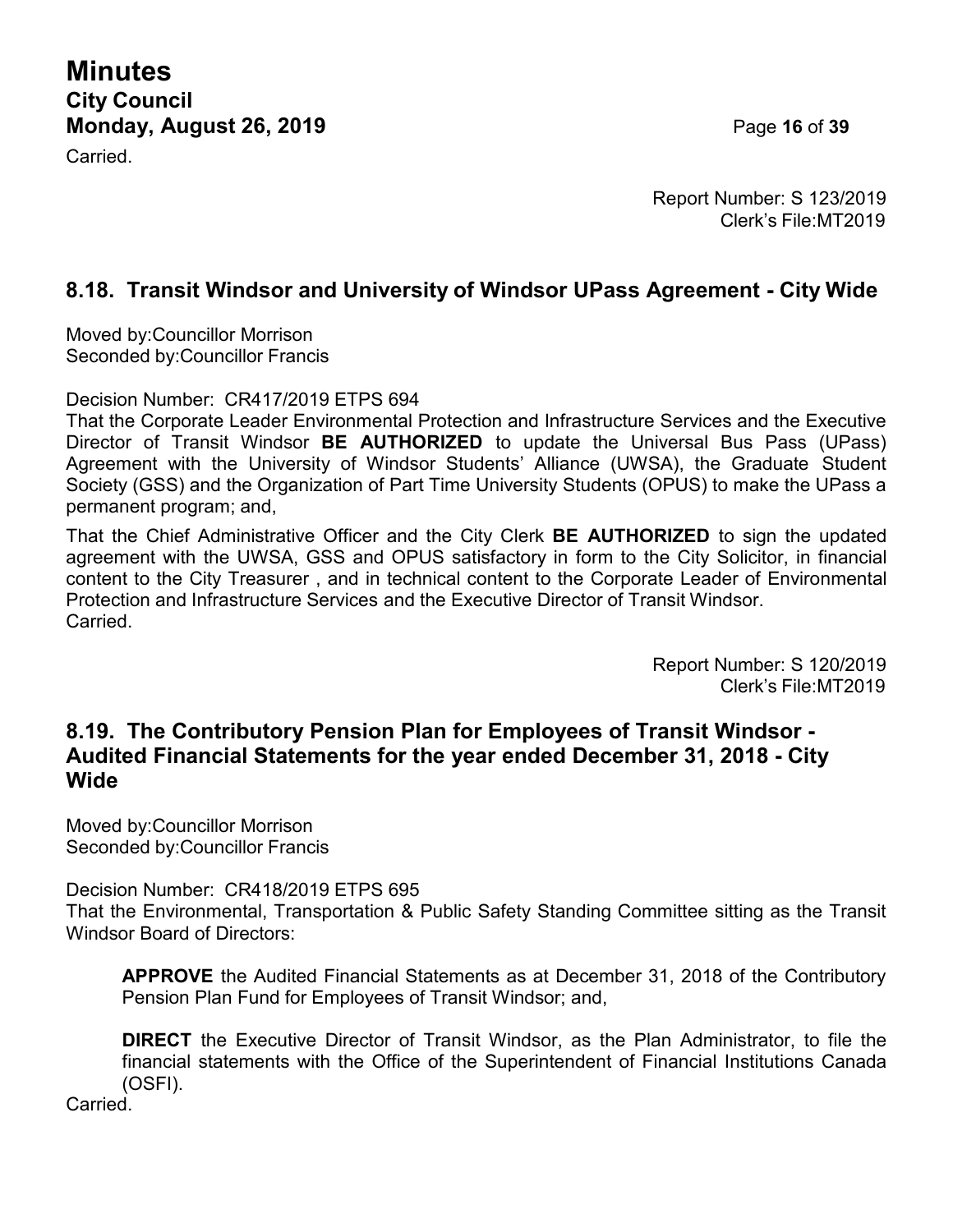**Minutes City Council Monday, August 26, 2019 Page 17 of 39** 

Report Number: S 122/2019 Clerk's File:AS2019

#### **8.20. The Contributory Pension Plan for Employees of Transit Windsor - Actuarial Valuation as at December 31, 2018 - City Wide**

Moved by:Councillor Morrison Seconded by:Councillor Francis

Decision Number: CR419/2019 ETPS 696 That the Environment, Transportation & Public Safety Standing Committee sitting as the Transit Windsor Board of Directors:

- I. **APPROVE** the Actuarial Valuation of the Contributory Pension Plan for Employees of Transit Windsor as at December 31, 2018; and,
- II. **DIRECT** the Executive Director of Transit Windsor, as the Plan Administrator, to forward the Actuarial Valuation as at December 31, 2018 to the Office of the Superintendent of Financial Institutions and to the Canada Revenue Agency.

Carried.

Report Number: S 121/2019 Clerk's File:AS2019

## **8.21. PwC Internal Audit Quarterly Summary Report April 1 to June 30, 2019**

Moved by:Councillor Morrison Seconded by:Councillor Francis

Decision Number: CR420/2019 CSC 325

That the *attached* report provided by PricewaterhouseCoopers LLP (PwC) for the period April 1, 2019 to June 30, 2019 comprised of the following:

- a) Internal Audit Performance Dashboard 2018-19
- b) Concerned Citizen and Employee Hotline Status
- c) CHC Asset Management Housing Portfolio Internal Audit Report
- d) Hotline Investigation Report NTS-002-2018

**BE RECEIVED** for information; and further,

That City Council **AUTHORIZE** administration to proceed to implement the Management Action Plan as prescribed in the Hotline Investigation Report NTS-002-2018; and,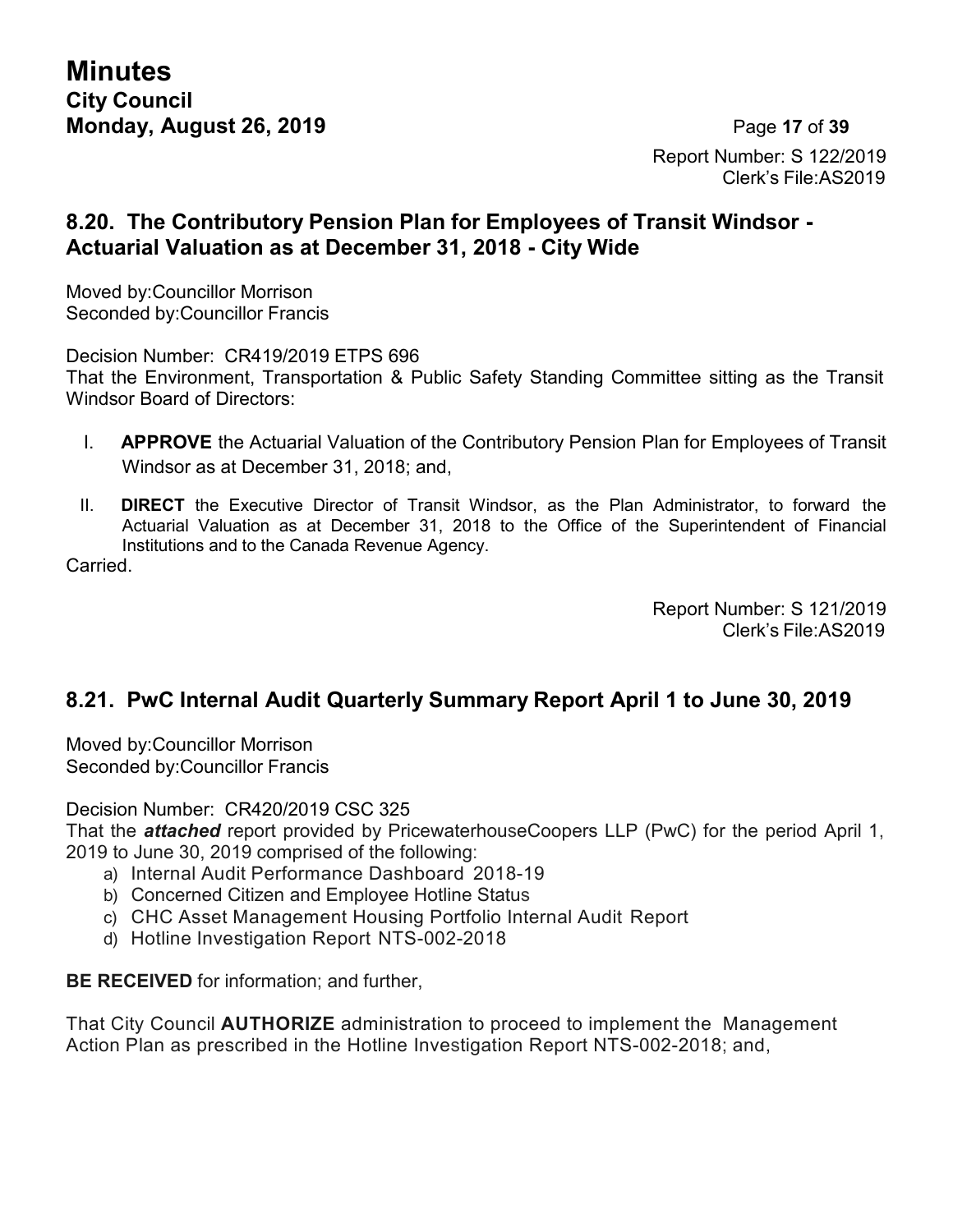# **Minutes City Council Monday, August 26, 2019 Page 18 of 39**

That City Council **DIRECT** administration to report on the progress of the implementation of the Management Action Plans and that such report s should coincide with PricewaterhouseCoopers LLP's quarterly updates to Council. Carried.

> Report Number: SCM 244/2019 Clerk's File:AF/11247

## **8.22. PwC Internal Audit Year in Review 2018-2019**

Moved by:Councillor Morrison Seconded by:Councillor Francis

Decision Number: CR421/2019 CSC 326

That the attached report provided by PricewaterhouseCoopers (PwC) entitled "Internal Audit Year in Review 2018-2019" dated June 30, 2019 **BE RECEIVED** for information. **Carried** 

> Report Number: SCM 245/2019 Clerk's File:AF/11247

#### **8.23. Status Report on Implementation of Audit Recommendations - 2019 Q2 - City Wide**

Moved by:Councillor Morrison Seconded by:Councillor Francis

Decision Number: CR422/2019 CSC 327 That City Council **RECEIVE FOR INFORMATION** the Status Report on Implementation of Audit Recommendations as of 2019 Q2 (attached as Appendix A). **Carried** 

> Report Number: S 126/2019 Clerk's File:AF11247

**8.24. Summary of Hotline Issues Referred to Management by PwC - 2019 Q2 - City Wide**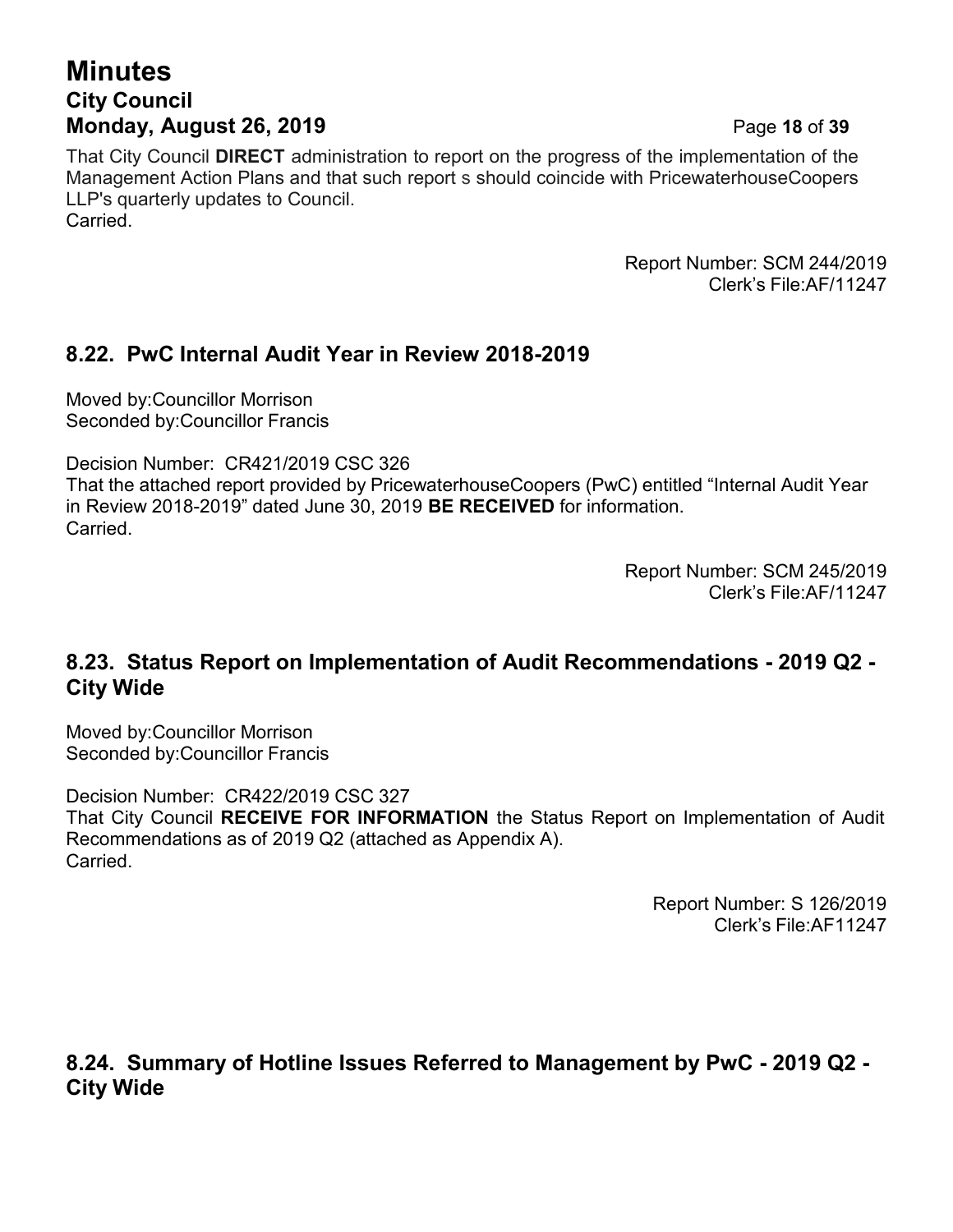## **Minutes City Council Monday, August 26, 2019 Page 19 of 39**

Moved by:Councillor Morrison Seconded by:Councillor Francis

Decision Number: CR423/2019 CSC 328 That City Council **RECEIVE FOR INFORMATION** the Summary of Hotline Issues Referred to Management by PwC from April 1, 2019 – June 30, 2019 (attached as Appendix A). Carried.

> Report Number: S 127/2019 Clerk's File:AF/11247

#### **8.26. The Corporation of the City of Windsor 2018 Consolidated Financial Statements**

Moved by:Councillor Morrison Seconded by:Councillor Francis

Decision Number: CR425/2019 CSC 330 That City Council **RECEIVE AND ACCEPT** the Audited Consolidated Financial Statements for the year ended December 31, 2018, including the City of Windsor Trust Fund Statements. Carried.

> Report Number: S 133/2019 Clerk's File:AF/11247

## **8.27. Compliance with Applicable Laws & Regulations, 2019 Q2 - City Wide**

Moved by:Councillor Morrison Seconded by:Councillor Francis

Decision Number: CR426/2019 CSC 331 That City Council **RECEIVE FOR INFORMATION** the Status Report on Compliance with Applicable Laws and Regulations, 2019 Q2. Carried.

> Report Number: S 130/2019 Clerk's File:AF/11247

# **8.28. 2019 Second Quarter Operating Budget Variance Report**

Moved by:Councillor Morrison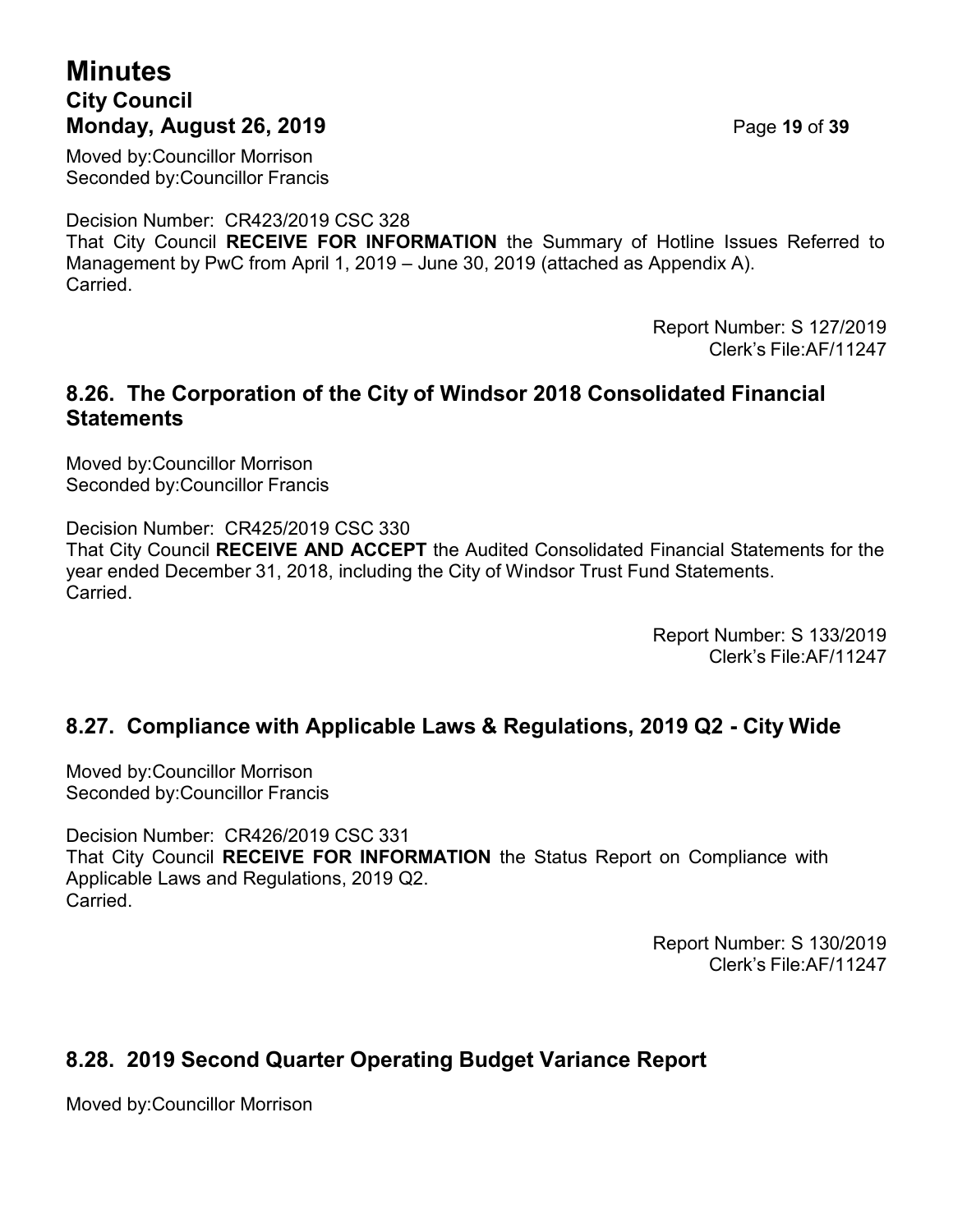# **Minutes City Council Monday, August 26, 2019** Page **20** of **39**

Seconded by:Councillor Francis

Decision Number: CR427/2019 CSC 332 That Council **RECEIVE FOR INFORMATION** the 2019 2nd Quarter Operating Budget Variance Report from the Chief Financial Officer and City Treasurer and; That the Chief Administrative Officer and the Chief Financial Officer & City Treasurer **BE DIRECTED** to monitor the 2019 Operating Budget and continue to seek further means of offsetting any potential variances that may arise. **Carried** 

> Report Number: S 131/2019 Clerk's File:AFB/13207

## **8.29. Delegation of Authority Semi-Annual Report for the Period of January 1, 2019 - June 30, 2019 -- CITY WIDE**

Moved by:Councillor Morrison Seconded by:Councillor Francis

Decision Number: CR428/2019 CSC 333 That the Delegation of Authority Semi-Annual Report for the first half of 2019 (January 1, 2019 through June 30, 2019) **BE RECEIVED** for information. Carried.

> Report Number: CM 26/2019 Clerk's File: AFB/13207

## **8.30. Windsor Essex Community Housing Corporation - Annual General Meeting - City Wide**

Moved by:Councillor Morrison Seconded by:Councillor Francis

Decision Number: CR429/2019 CSC 334

That in accordance with the Shareholder Declaration, City Council **RECEIVE** the following documents as it relates to Windsor Essex Community Housing Corporation (WECHC) 2018 fiscal year end:

- Audited Financial Statements
- External Auditor Finding Report
- Management Letter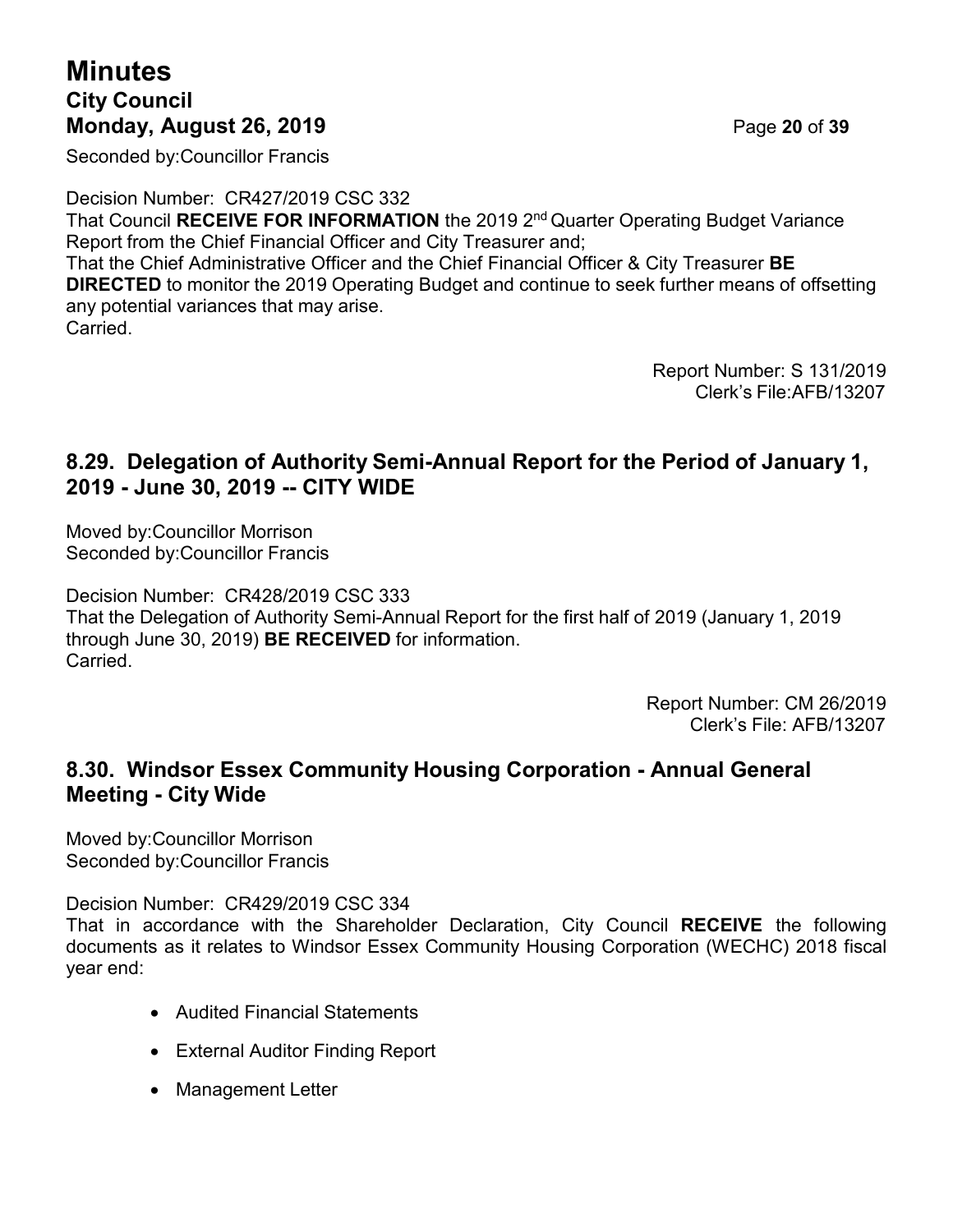That City Council, acting as the shareholder for WECHC **APPROVE** the resolutions presented herein by WECHC; and,

That the Mayor **BE AUTHORIZED** to execute the shareholder's resolutions on behalf of The Corporation of the City of Windsor, in accordance with Council direction, with respect to all matters presented herein by WECHC for the year 2018. Carried.

> Report Number: C 140/2019 Clerk's File: SS2019

#### **8.31. Physician Recruitment and Retention - Psychiatry Resident Program - City Wide**

Moved by:Councillor Morrison Seconded by:Councillor Francis

Decision Number: CR430/2019 CSPS 53

That the report of the Commissioner of Community Development and Health Services regarding Physician Recruitment, Retention and Expansion efforts **BE RECEIVED** for information; and further,

That, subject to continued annual funding, the Commissioner of Community Development and Health Services **BE AUTHORIZED** to direct \$24,000 from the Physician Recruitment and Retention budget to the Schulich School of Medicine and Dentistry Windsor Campus medical residency programs, to be used at their discretion to fund programs based on the needs of the community, and further;

That City Council **AUTHORIZE** the Commissioner of Community Development and Health Services to support the Schulich School of Medicine and Dentistry's Windsor Campus projects through the one-time funding available within the Physician Recruitment and Retention program in any manner, which in her opinion furthers the recruitment and retention of top quality health professionals; and further,

That City Council **AUTHORIZE** the Commissioner of Community Development and Health Services to take any additional actions deemed appropriate to further physician recruitment and retention efforts in Windsor such that those actions do not exceed the total annual funding approved by Council; and further,

That the City Treasurer or designate **BE AUTHORIZED** to issue an annual grant to the Schulich School of Medicine and Dentistry for both the Family Medicine Residency and Psychiatric Residency programs, and upon receipt of a signed Letter of Understanding, release the funding to the School; and further,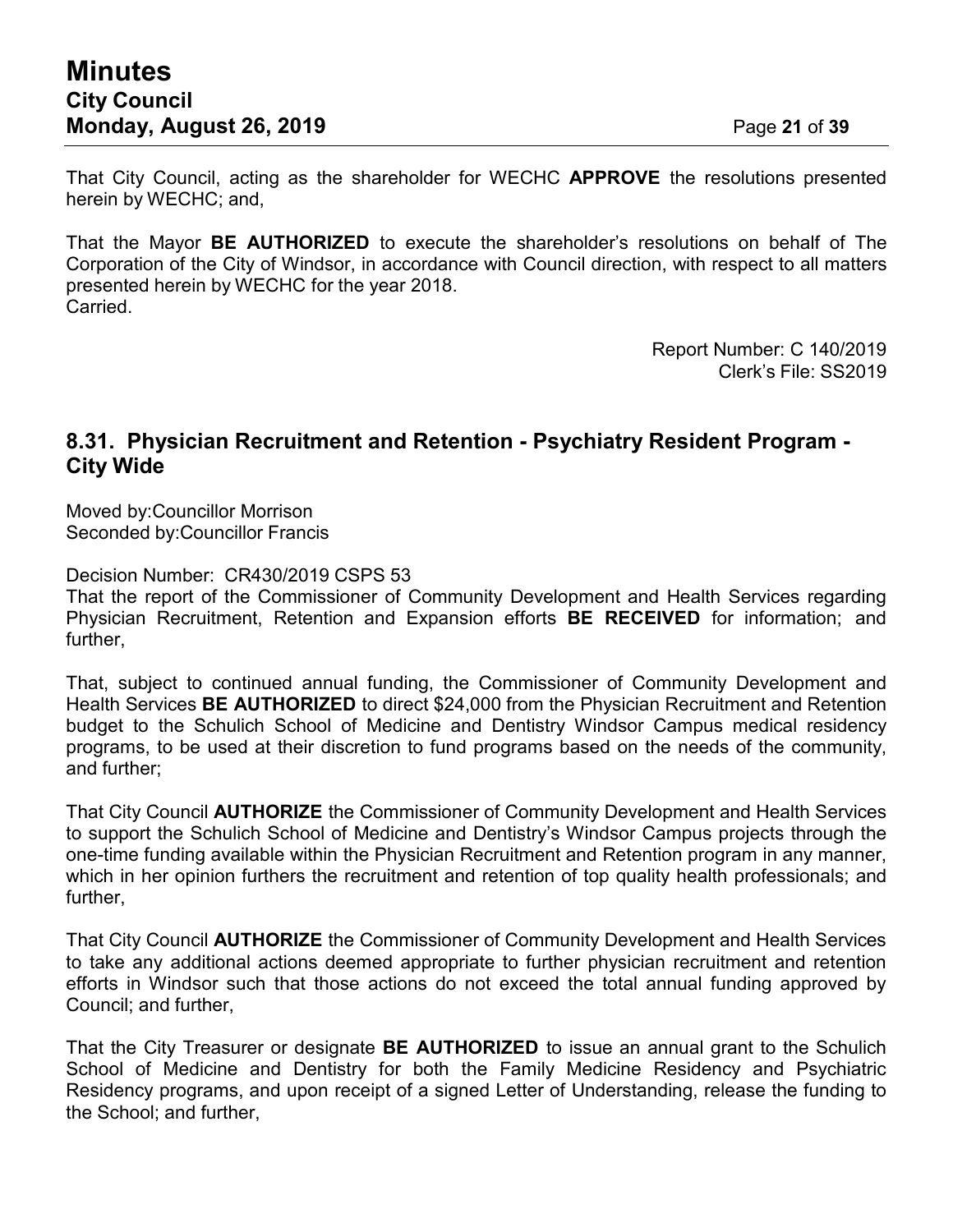## **Minutes City Council Monday, August 26, 2019** Page **22** of **39**

That the Chief Administrative Officer and, City Clerk or designates **BE AUTHORIZED** to execute any documents required to bring effect to the decisions of the Commissioner of Community Development and Health Services, subject to the approval as to form by the City Solicitor, to financial content by the City Treasurer, and as to technical content by the Commissioner of Community Development and Health Services. **Carried** 

> Report Number: S 137/2019 Clerk's File:MH2019

#### **8.33. Minutes of the Windsor Accessibility Advisory Committee of its meeting held May 29, 2019**

Moved by:Councillor Morrison Seconded by:Councillor Francis

Decision Number: CR432/2019 CSPS 55 That the minutes of the Windsor Accessibility Advisory Committee meeting, held May 29, 2019 **BE RECEIVED.** Carried.

> Report Number: SCM 214/2019 Clerk's File:MB2019

#### **8.34. Minutes of the Committee of Management for Huron Lodge of its meeting held June 17, 2019**

Moved by:Councillor Morrison Seconded by:Councillor Francis

Decision Number: CR433/2019 CSPS 56 That the minutes of the Committee of Management for Huron Lodge meeting, held June 17, 2019 **BE RECEIVED. Carried** 

> Report Number: SCM 212/2019 Clerk's File:MB2019

#### **8.35. Report No. 26 of the Seniors Advisory Committee - Revised SAC Terms of Reference & Mandate - June 2019**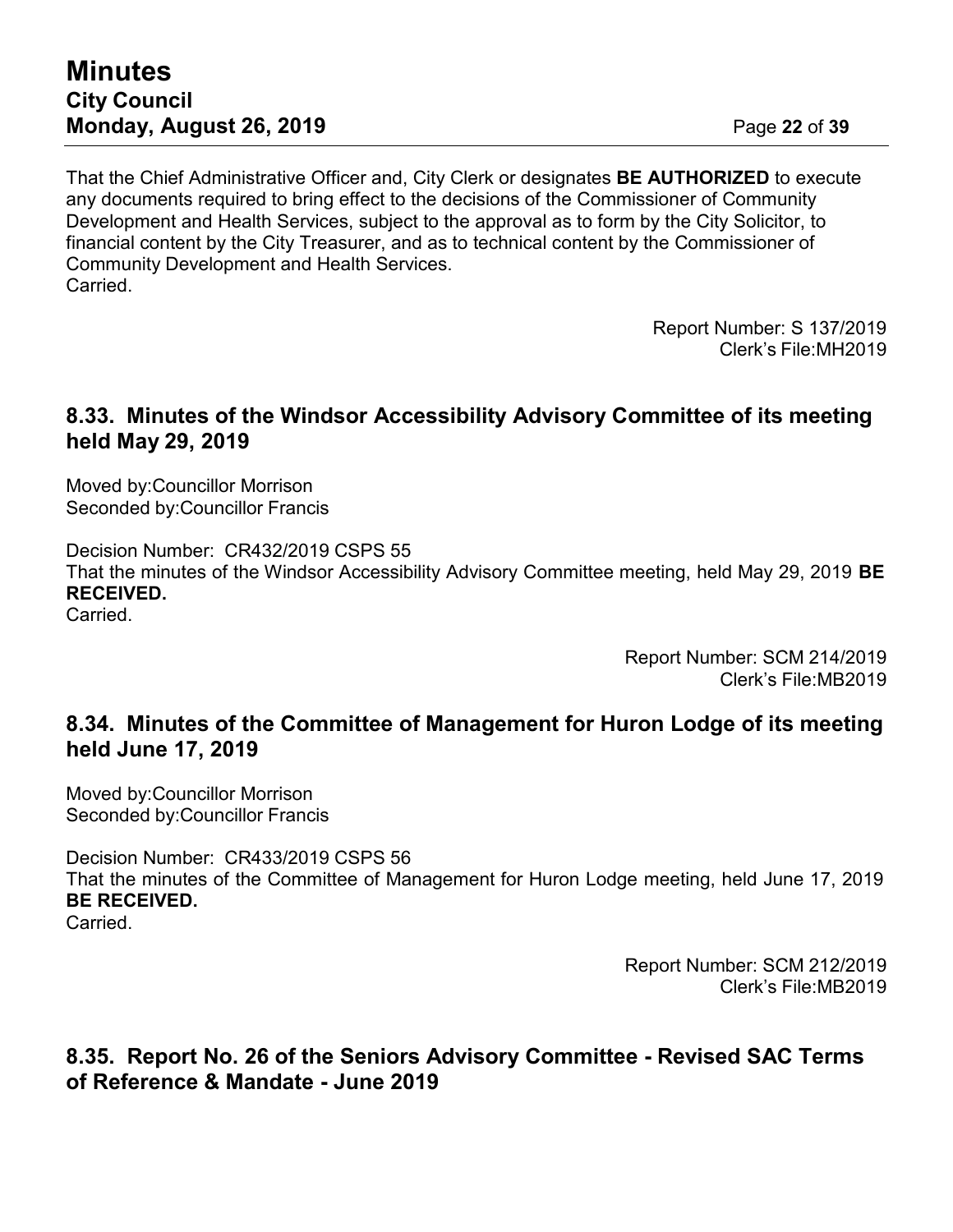## **Minutes City Council Monday, August 26, 2019** Page **23** of **39**

Moved by:Councillor Morrison Seconded by:Councillor Francis

Decision Number: CR434/2019 CSPS 57

That Report No. 26 of SAC indicating:

That the Revised Seniors Advisory Committee Terms of Reference and Mandate – June 2019 with minor edits to reflect the name change to the "Community Services & Parks Standing Committee", a maximum of 5 voting members and the deletion of the inclusion of 1 representative (voting) from the Hotel-Dieu Grace Healthcare organization BE APPROVED.

#### **BE APPROVED**.

**Carried** 

Report Number: SCM 241/2019 Clerk's File:MB2019

#### **8.36. Minutes of the Seniors Advisory Committee of its meeting held June 18, 2019**

Moved by:Councillor Morrison Seconded by:Councillor Francis

Decision Number: CR435/2019 CSPS 58 That the minutes of the Seniors Advisory Committee of its meeting held June 18, 2019 **BE RECEIVED** for information. Carried.

> Report Number: SCM 243/2019 Clerk's File:MB2019

## **8.37. Minutes of the Meetings of the Executive Committee and Board of Directors, Willistead Manor Inc., held June 13, 2019**

Moved by: Councillor Morrison Seconded by: Councillor Francis

Decision Number: CR436/2019 CSPS 59 That the minutes of the Executive Committee and Board of Directors, Willistead Manor Inc. meetings, held June 13, 2019 **BE RECEIVED. Carried** 

> Report Number: SCM 226/2019 Clerk's File:MB2019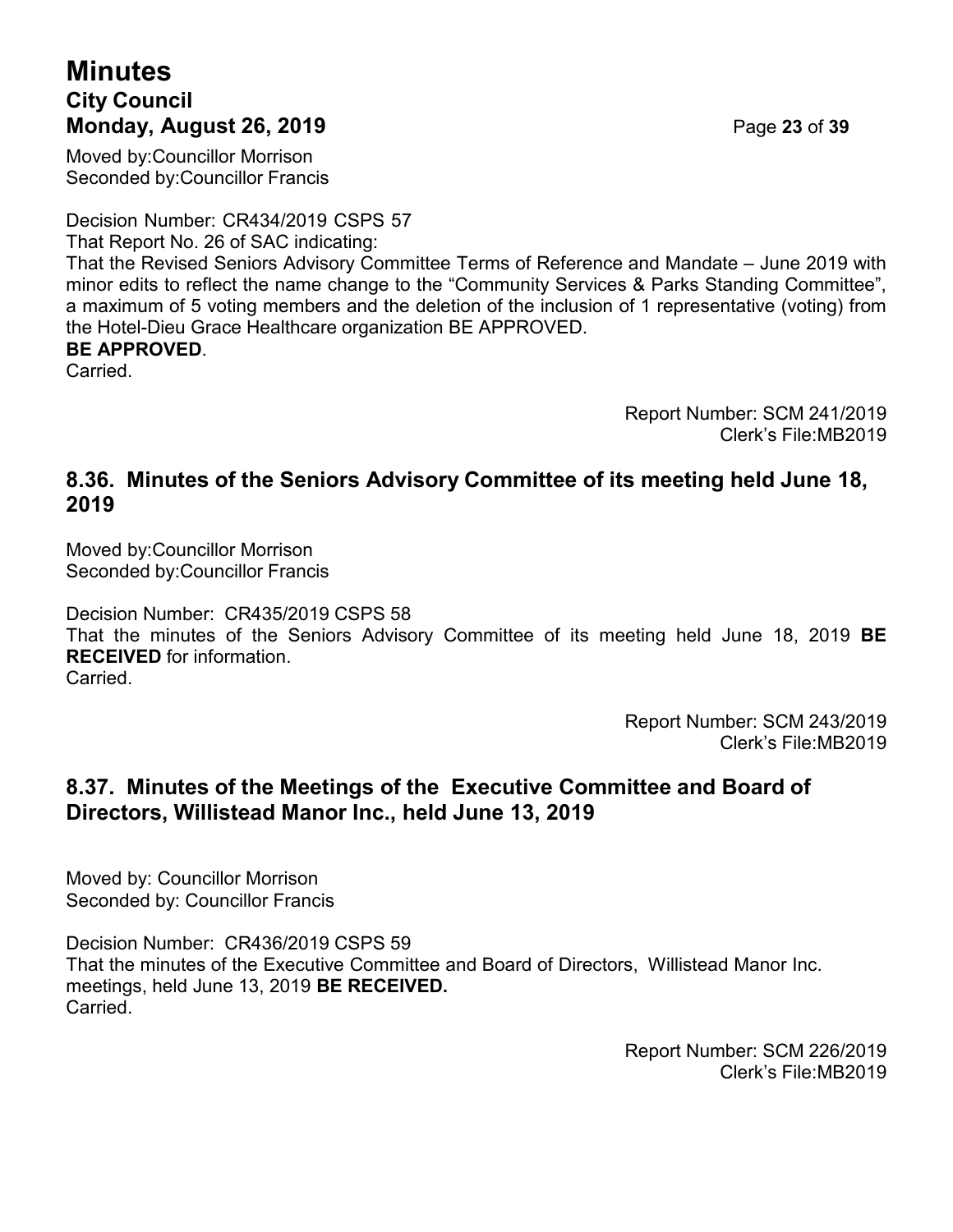## **Minutes City Council Monday, August 26, 2019** Page **24** of **39 8.38. Minutes of the Housing Advisory Committee of its meeting held June 4, 2019**

Moved by: Councillor Morrison Seconded by: Councillor Francis

Decision Number: CR437/2019 CSPS 60 That the minutes of the Housing Advisory Committee of its meeting held June 4, 2019 **BE RECEIVED** for information. Carried.

> Report Number: SCM 227/2019 Clerk's File:MB2019

## **8.39. Windsor-Essex School-Based Child Care Capital Projects City Wide**

Moved by: Councillor Morrison Seconded by: Councillor Francis

Decision Number: CR438/2019 CSPS 61

That City Council **APPROVE** the annual net City contribution of \$74,854 towards the municipal cost of the Child Care Expansion Plan funding with gross allocation of \$915,207 to support the five (5) School-Based Child Care Projects; and further,

That City Council **REQUEST** the Province to adjust the process regarding school-based child care capital projects that have not received Approval to Proceed (ATP) from the Ministry of Education by:

- a. Taking into consideration municipal annual budget approval requirements and allowing municipal councils the opportunity to consider and approve any operating and financial impacts associated with these new capital projects; and,
- b. Extending the deadline of August 30, 2019 to at least October 31, 2019 for service system managers and school boards to jointly confirm priority school based child care capital projects on a preliminary basis, subject to a municipal council's annual budget approval process; and further,

That the Executive Director of Housing and Children's Services or designate **BE AUTHORIZED** to sign the Ministry of Education's Joint Confirmation-Previously-Approved Child Care Capital Projects forms for the 5 School-Based Child Care Projects, which will be co-signed by the appropriate school boards and submitted to the Ministry of Education by their August 31<sup>st</sup> 2019 deadline.

**Carried**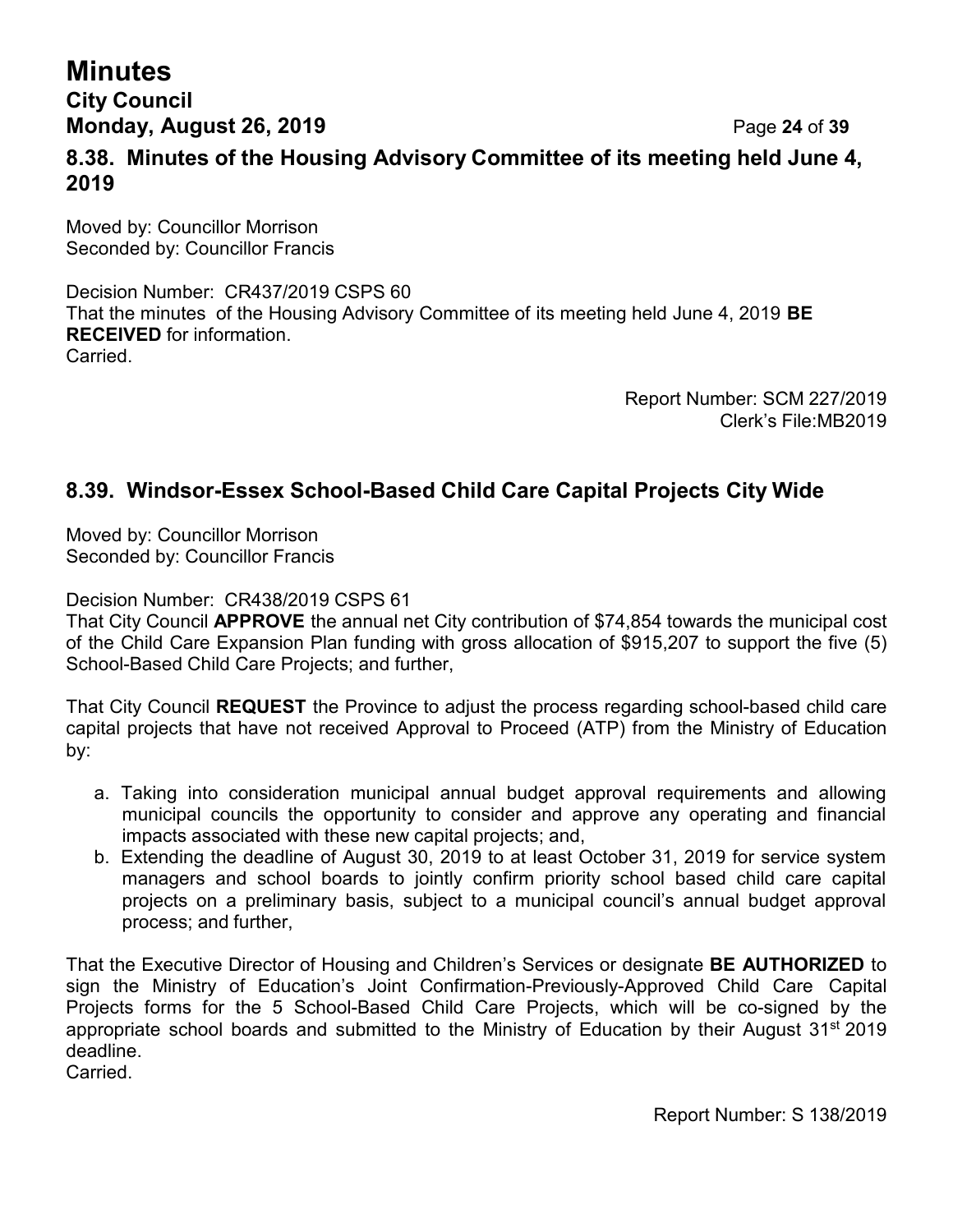Clerk's File:GP2019

#### **8.40. Atkinson Skate Park Bowl - Additional Info Memo**

Moved by: Councillor Morrison Seconded by: Councillor Francis

Decision Number: CR439/2019 CSPS 62 That the offer of a Skateboard Bowl in Atkinson Park donated by the Friends For Atkinson Park Inc. **BE APPROVED**; and further,

That authorization **BE GIVEN** to the City Solicitor or designate to develop an Agreement, or Agreements, between the Corporation of the City of Windsor and the Friends For Atkinson Park and/or any other parties as may be required, to include the scope for the installation of a skateboard bowl in Atkinson Park, obligations and responsibilities, the transference of ownership of the skateboard bowl and other rights to the City of; and further,

That the CAO and City Clerk **BE AUTHORIZED** to sign the Agreement(s), satisfactory in form to the City Solicitor, in financial content to the City Treasurer, and in technical content to the Corporate Leader of Parks Recreation & Culture and Facilities. Carried.

> Report Number: S 115/2019 Clerk's File: SR/13530

#### **8.41. Agreement with ERCA to Complete the Peche Island Aquatic Habitat Project**

Moved by: Councillor Morrison Seconded by: Councillor Francis

Decision Number: CR440/2019 CSPS 63

That the Chief Administrative Officer and City Clerk **BE AUTHORIZED** to sign Maintenance Agreements with the Essex Region Conservation Authority (ERCA), satisfactory in form to the City Solicitor, in technical content to the Corporate Leader of Parks, Recreation & Culture and Facilities and in financial content to the City Treasurer, for the improvements and maintenance repairs and related engineering studies set out in the Peche Island Aquatic Habitat Project ERCA report dated June 7, 2019

Carried.

Report Number: S 132/2019 Clerk's File:EI/13466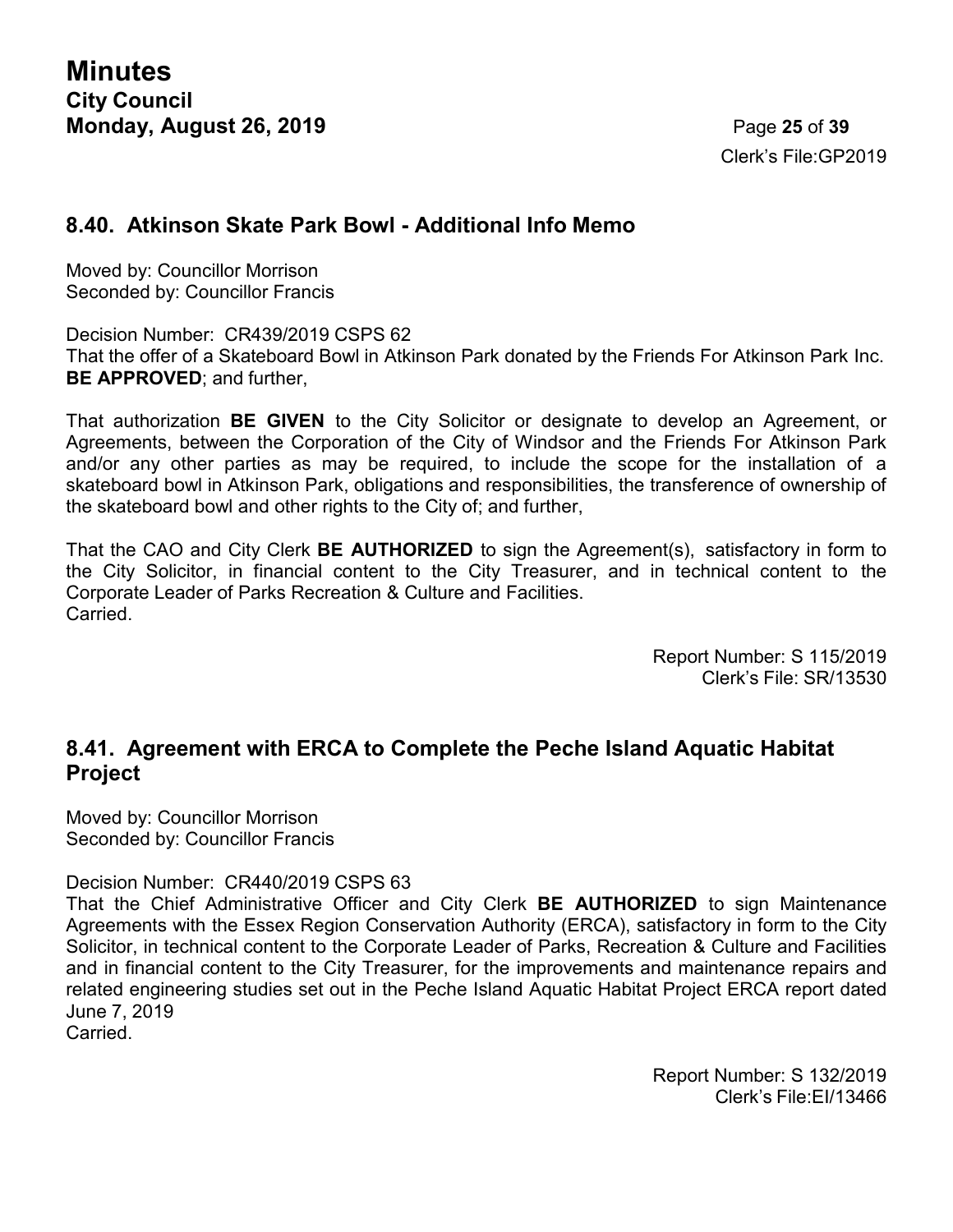# **Minutes City Council Monday, August 26, 2019** Page **26** of **39**

## **11.1. City Hall Square and Civic Esplanade Design - City Wide**

Moved by:Councillor Morrison Seconded by: Councillor Francis

Decision Number: CR443/2019

- I. That City Council **APPOINT** up to five Council members, with the Mayor sitting ex-officio as per standard practice, to form a Steering Committee for the New City Hall Square Plaza and Civic Esplanade Project; and,
- II. That Administration **BE DIRECTED** to prepare a Project Charter to the satisfaction of the Steering Committee.

Carried.

Report Number: C 114/2019 Clerk's File:APM/9120

## **9. REQUEST FOR DEFERRALS, REFERRALS AND/OR WITHDRAWALS**

#### **8.15 Free Accessible Parking Pilot Project**

Moved by: Councillor McKenzie Seconded by: Councillor Holt

Decision Number: CR 414/2019 ETPS 691

That the report of the Environment Standing Committee entitled CQ10-2016 Free Accessible Parking Pilot Project **BE REFERRED** back to the Windsor Accessibility Advisory Committee and the New City Hall Project Steering Committee related to the Civic Plaza when it is struck for their consideration.

**Carried** 

Report Number: S 202/2018 Clerk's File:ST2019

#### **8.32 Report No. 125 of the Windsor Accessibility Advisory Committee - One Year Pilot Accessible Parking Program**

Moved by: Councillor McKenzie Seconded by: Councillor Holt

Decision Number: CR 431/2019 CSPS 54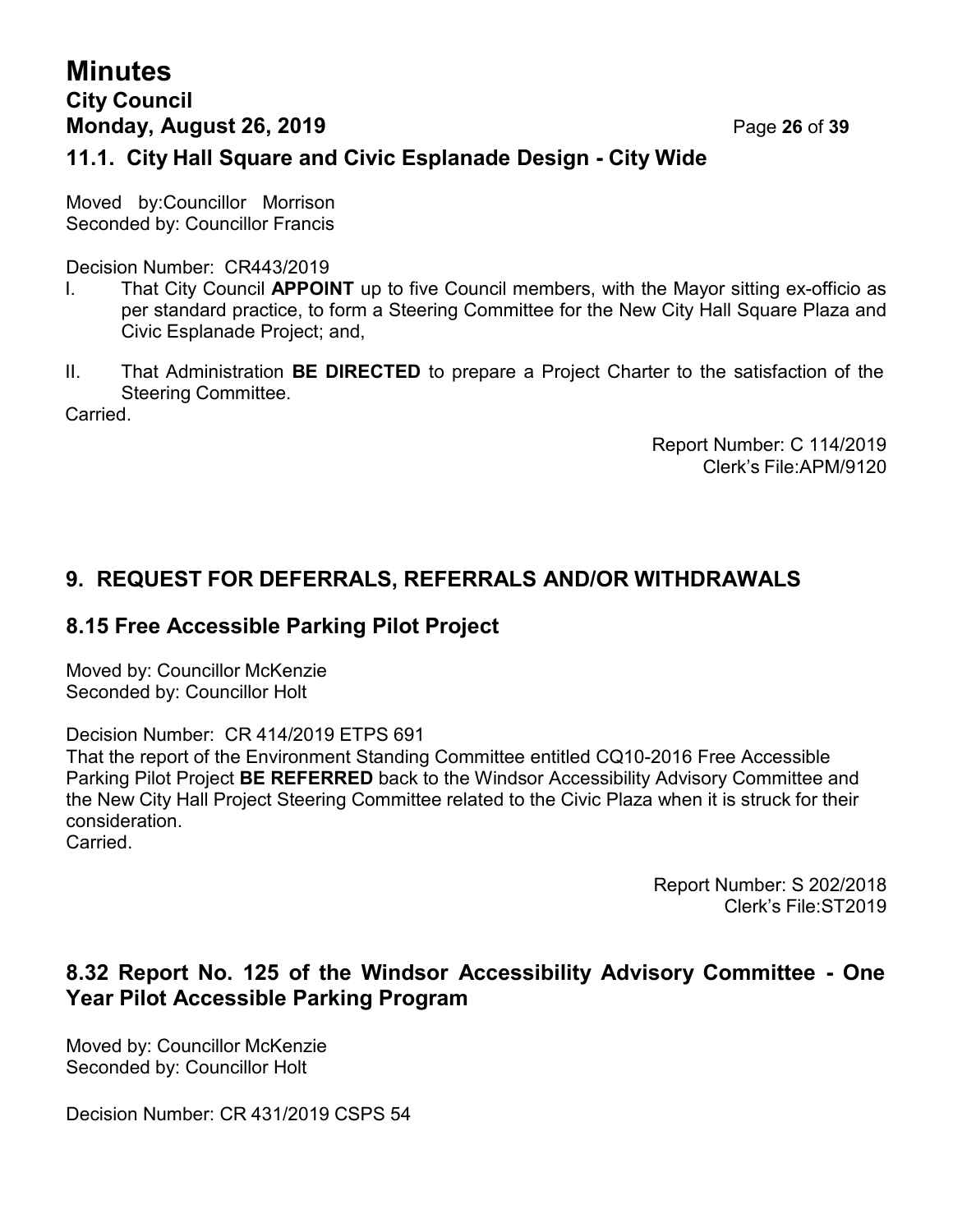# **Minutes City Council Monday, August 26, 2019** Page **27** of **39**

That Report No. 125 of WAAC indicating:

That City Council BE REQUESTED to consider the implementation of a One Year Pilot Program waiving parking charges (impact of six parking spaces) for accessible permit holders on the west side of McDougall Street directly adjacent to 400 City Hall Square West.

**BE REFERRED** back to the Windsor Accessibility Advisory Committee and the New City Hall Project Steering Committee related to the Civic Plaza when it is struck. Carried.

> Report Number: SCM 215/2019 Clerk's File:MB2019

#### **8.14 Parking By-law #9023 amendment to Gross Vehicle Weight Rating and Public Utility Exemption - City Wide**

Moved by: Councillor Kusmierczyk Seconded by: Councillor Holt

Decision Number: CR 413/2019 ETPS 690

That the report of the Supervisor of Parking Enforcement dated July 8, 2019 entitled "Parking Bylaw # 9023 amendment to Gross Vehicle Weight Rating and Public Utility Exemption- City Wide" **BE REFERRED** back to administration to meet with the proponents and consider some of the concerns that the residents have had and **PROVIDE** some recommendations for safeguards and also consider permitting the trucks that are on call to park on municipal properties. Carried.

> Report Number: S 128/2019 Clerk's File:ST2019

## **8.12 Report No. 103 of the Windsor Essex County Environment Committee - Temporary Road Closures at the Ojibway Prairie Complex**

Moved by: Councillor Holt Seconded by: Councillor Morrison

Decision Number: CR 411/2019 ETPS 684

That the Report No. 103 of the Windsor Essex County Environment Committee (Temporary Road Closures at the Ojibway Prairie Complex) **BE REFERRED** to the Sept 9, 2019 City Council Meeting to allow administration **TO PROVIDE** information on the implications of only closing Malden Road from Todd Lane to Armanda Street beginning on September 1, 2019 and extending to October 27, 2019 (8 weeks); and,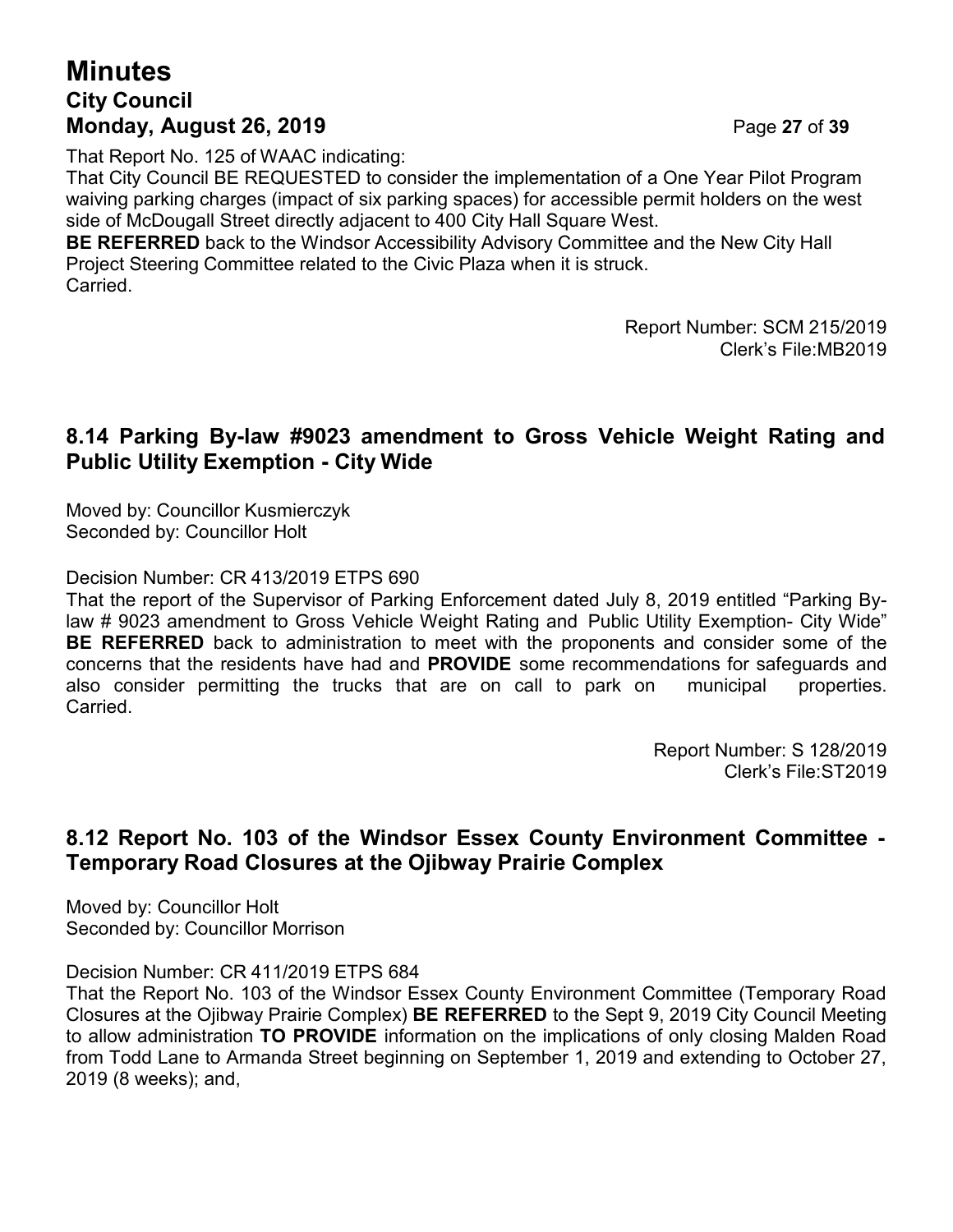# **Minutes City Council Monday, August 26, 2019** Page **28** of **39**

That the information **INCLUDE** results of consultation with emergency services regarding vehicle response. Carried.

> Report Number: SCM 239/2019 Clerk's File: MB2019

## **10. PRESENTATIONS AND DELEGATIONS (5 Minute maximum per delegate)**

#### **10.1. Sewer Master Plan Project - Sixth Quarterly Update - City wide**

#### **Flavio Forest, Dillon Consulting**

Flavio Forest, Dillon Consulting appears before Council regarding the administrative report Sewer Master Plan Project-Sixth Quarterly Update and provides a brief history of the Master Plan project and long term review and completion. Mr. Forest provides highlights of the Public consultation process; short term alternative solutions; Sewer & Surface Drainage Modelling Works completed; Problem areas including surface flooding and basement flooding are identified; and concludes by highlighting Long Term Alternative Solutions with 3 key themes—solutions rely on partnering approach, solutions will reduce, but not completely eliminate flooding risks and long-term solutions are expected to require an extended period of time to implement due to the scope and costs including next steps and additional Public Information sessions.

Moved by:Councillor Gignac Seconded by:Councillor Morrison

Decision Number: CR441/2019 That the sixth quarterly update of the Sewer Master Plan project **BE RECEIVED** for information. Carried.

> Report Number: C 148/2019 Clerk's File:SW/12983

#### **10.2. Front Yard Parking at 1850 Gladstone Avenue, One Year Follow Up - Ward 4**

#### **Haidar Aouli, owner and Hilary Payne, agent**

Haidar Aouli, owner and Hilary Payne, agent appear before Council regarding the administrative report Front Yard Parking at 1850 Gladstone Avenue, One Year Follow Up (Ward 4) requesting that Council approve the front yard parking and concludes by indicating that he disagrees with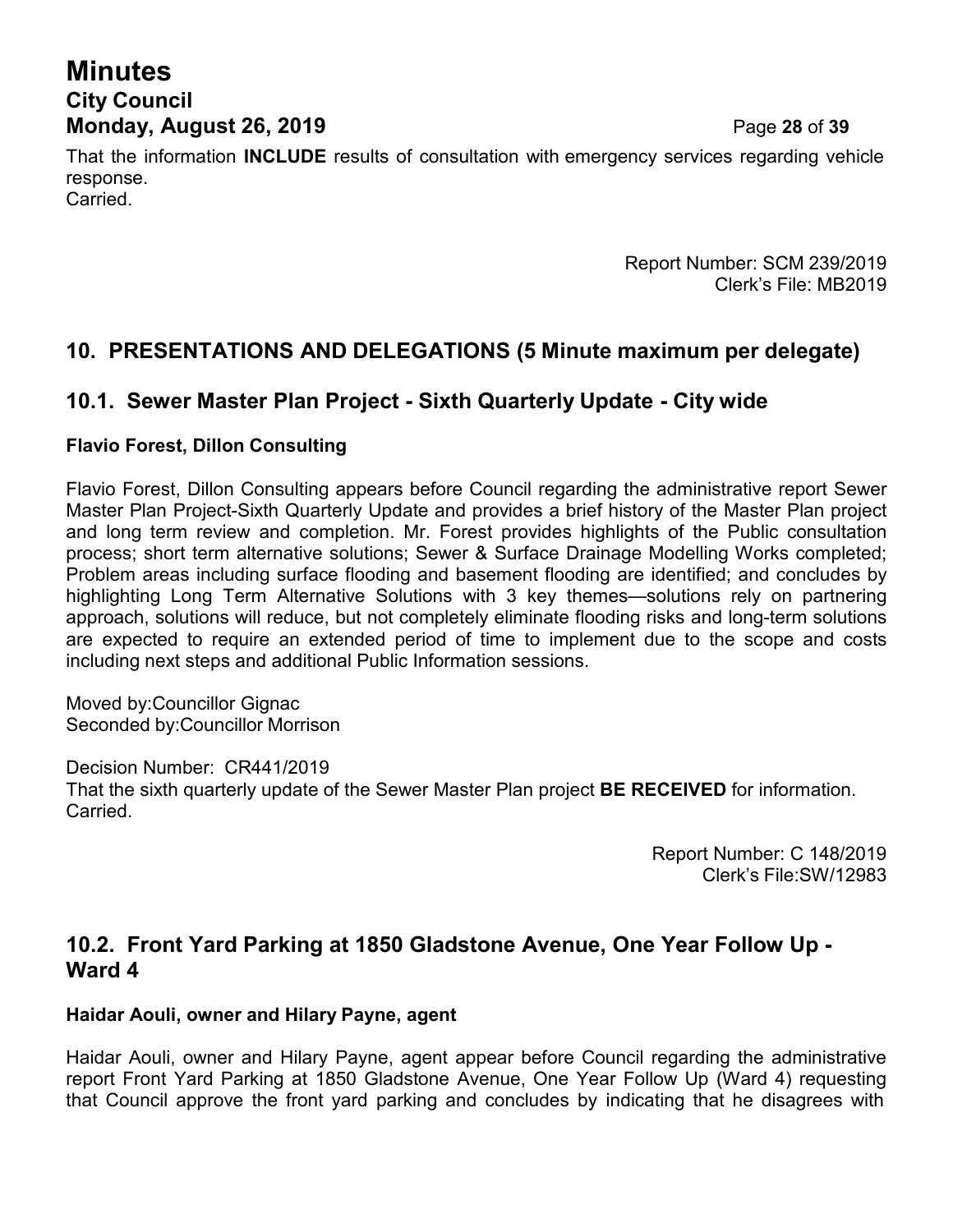# **Minutes City Council Monday, August 26, 2019** Page **29** of **39**

administrations suggestion that adequate on street parking exists and indicates that he requires the front yard parking due to a disability.

Moved by:Councillor Holt Seconded by:Councillor Kusmierczyk

Decision Number: CR442/2019

That the decision of the previous Council **BE UPHELD** and that the report of the Engineer II Development, Projects and Right of Way dated June 28, 2019 entitled "Front Yard Parking at 1850 Gladstone Avenue, One Year Follow Up- Ward 4" **BE RECEIVED** for information; and, That Council **APPROVE** the installation of a second on street accessible parking spot as close to 1850 Gladstone as possible; and,

That the application **BE REVIEWED** in 2 years. Carried. Councillor McKenzie voting nay. Councillor Francis voting nay.

Report Number: C 135/2019 Clerk's File:ST2019

#### **8.25. Corporate Asset Management Plan**

Moved by:Councillor Morrison Seconded by:Councillor Francis

Decision Number: CR424/2019 CSC 329

That City Council **RECEIVE** and **APPROVE** the attached Asset Management Plan for the City of Windsor in compliance with Ontario Regulation 588/17 – Asset Management Planning for Municipal Infrastructure; and further,

That the report of the Manager of Asset Planning dated July 8, 2019 entitled "Corporate Asset Management Plan" **BE DEFERRED** to the 2020 Budget Deliberations to allow Council to consider the additional recommendations in the report.

Carried.

Councillor McKenzie voting nay.

Councillor Holt voting nay.

Report Number: S 129/2019 Clerk's File:AF11247

## **11.2. Additional Information RE: DHSC – Report S 19/2019 - 0 Seneca Street-Sunshine Drugs - Rezone to permt Residential Care Facility - Z010/18 [ZNG5577] - Ward 4**

**Karl Tanner, Dillon Consulting, Agent representing applicant**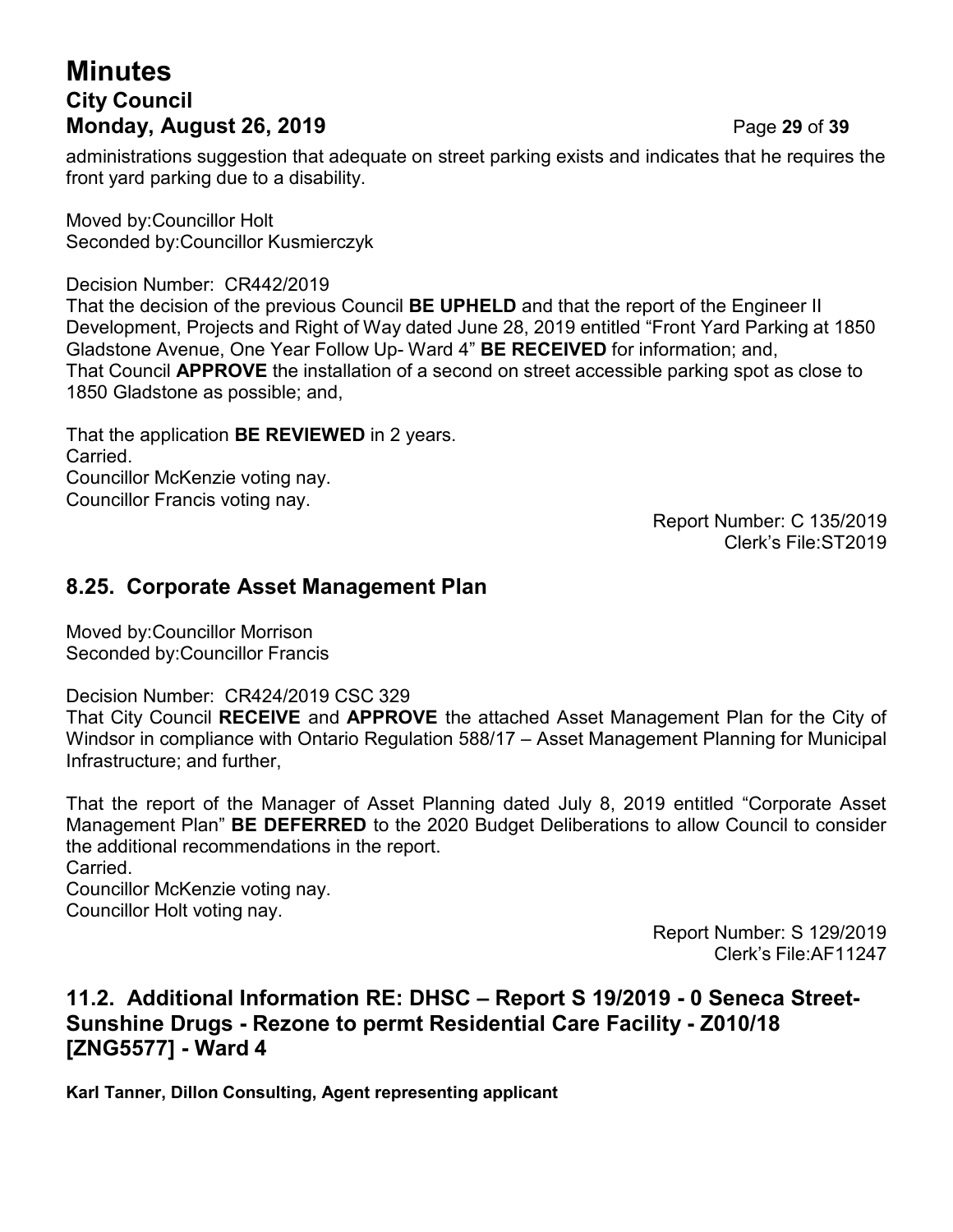# **Minutes City Council Monday, August 26, 2019 Page 30 of 39**

Karl Tanner, Dillon Consulting, Agent representing applicant appears before Council in support of the administrative recommendation in the report Additional Information re: Report S 19/2019 – 0 Seneca Street – Sunshine Drugs, Rezone to permit Residential Care Facility (Ward 4) and concludes by providing a brief overview of the application and that the application was amended several times based on the residents' concerns.

#### **Gerald Trottier, Solicitor representing: Windsor Mold Group; and 2609096 Ontario Inc. and Motipark Limited (part of the ETR Group)**

Gerald Trottier, Solicitor representing: Windsor Mold Group; and 2609096 Ontario Inc. and Motipark Limited (part of the ETR Group) appears before Council and expresses concern with the administrative recommendation in the report Additional Information re Report S 19/2019 – 0 Seneca Street – Sunshine Drugs, Rezone to permit Residential Care Facility (Ward 4) and concludes by indicating that the site is too small to permit this rezoning and the site lacks adequate parking for this use.

Moved by:Councillor Holt Seconded by:Councillor McKenzie

Decision Number: CR444/2019

That Report S 19/2019 for the Zoning By-law Amendment Application submitted by Sunshine Drugs Ltd. **BE AMENDED** by deleting recommendations and substituting the following:

**(A)** That Zoning By-law 8600 **BE AMENDED** by changing the zoning of Block B, Registered Plan 1475 (PIN 011290073), situated on the south side of Seneca Street, between Durham Place and Turner Road, from Residential District 1.2 (RD1.2) and Commercial District 1.7 (CD1.7) to Residential District 3.3 (RD3.3) and by adding a site specific provision as follows:

"363. For the lands comprising Block B, Registered Plan 1475 (PIN 011290073), situated on the south side of Seneca Street, between Durham Place and Turner Road, despite the provisions of the Residential District 3.3 (RD3.3) zone category a Residential Care Facility shall be THE ONLY PERMITTED USE, subject to the following additional provisions:

a) Lot Area – minimum - As Existing

b) Rear Yard Depth – minimum - 10.0 m

c) Number of Beds in a Residential Care Facility – maximum - 56 Beds [ZDM 7; ZNG/5577]

**(B)** Thay Report S 019/2019 for the Zoning By-law Amendment Application submitted by Sunshine Drugs Ltd. **BE AMENDED** by adding the following additional recommendations: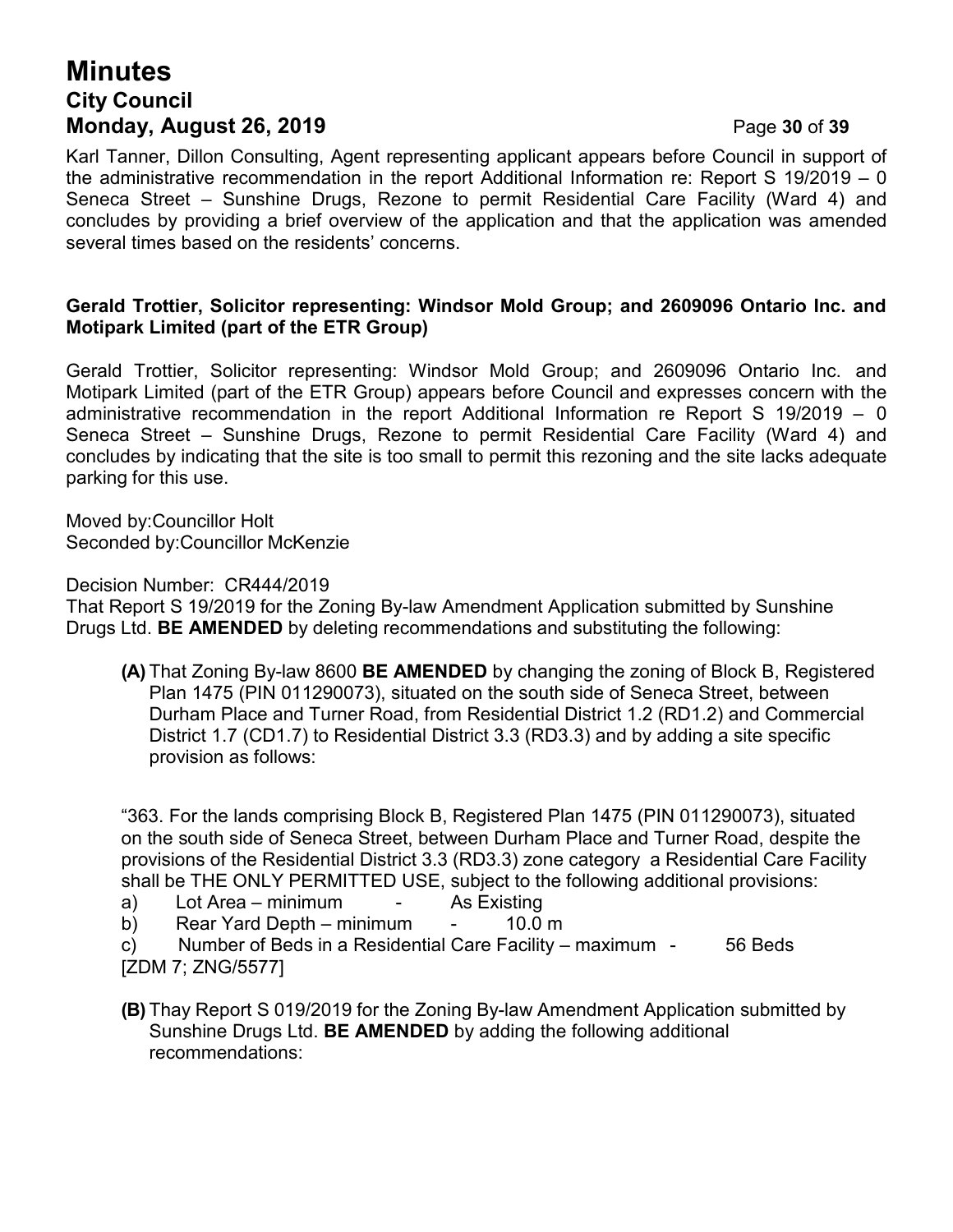# **Minutes City Council Monday, August 26, 2019 Page 31 of 39**

- (i) That Block B, Registered Plan 1475 (PIN 011290073), situated on the south side of Seneca Street, between Durham Place and Turner Road, **BE CLASSIFIED** as a Class 4 area pursuant to Publication NPC-300 (Environmental Noise Guideline – Stationary and Transportation Sources – Approval and Planning).
- (ii) That a hold prefix **BE PLACED** on the proposed RD3.3 zone to be removed when the following conditions are met:
	- a) An application is made to remove the Hold;
	- b) A Noise and Vibration study is completed for the development;
	- c) A Site Plan Control Agreement that includes mitigation identified in the required noise and vibration study is registered on title.
- (iii) That the Site Plan Approval Officer **BE DIRECTED** to incorporate additional, or modify existing, mitigation measures that may include:
	- a) brick exterior cladding of the structure;
	- b) Double-glazed sealed windows, air conditioning and fresh air exchange in every unit;
	- c) foundation vibration isolation features;
	- d) Warning clauses recorded on title and to be included in all purchase agreements, leases and mortgages identifying potential nuisances, and potential expansion or alteration of manufacturing uses on nearby lands designated and zoned for Industrial purposes, and;
	- e) the prohibition of exterior balconies on the North side of the structure;
- (iv) That the Site Plan Approval Officer **BE FURTHER DIRECTED** to incorporate additional, or modify existing, mitigation measures including warning clauses required for a Class 4 designation pursuant to Publication NPC-300 in the site plan approval and the site plan agreement,
- (v) That the City Planner or their designate **BE DIRECTED** to provide a copy of the Council Resolution approving the Class 4 area classification and a copy of any development agreement or site plan agreement for the subject lands that incorporates noise mitigation measures to 2609096 ONTARIO INC. and WINDSOR MOLD INC"

II That Site Plan Control **BE FORWARDED** to City Council for consideration. Carried.

> Report Number: C 149/2019 Clerk's File:ZB/13256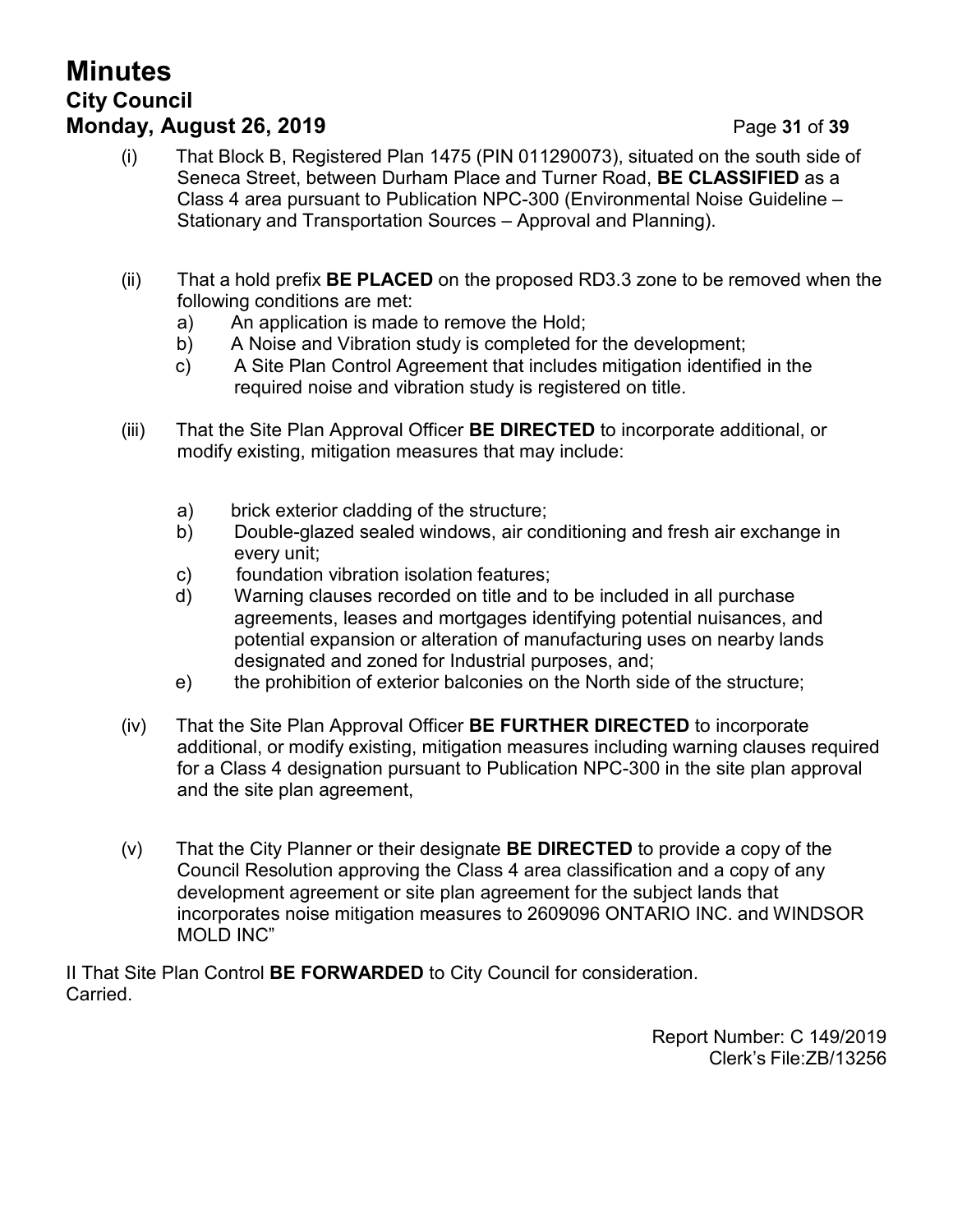### **11. REGULAR BUSINESS ITEMS (Non-Consent Items)**

None Presented.

## **12. CONSIDERATION OF COMMITTEE REPORTS**

## **12.1. (i) Report of the Special In-Camera meeting**

Moved by:Councillor Kaschak Seconded by:Councillor Kusmierczyk

Decision Number: CR445/2019That the report of the In Camera meeting held August 26, 2019 **BE ADOPTED** as presented. Carried.

Clerk's File:ACO 2019

## **13. BY-LAWS (First and Second Reading)**

Moved By: Councillor McKenzie Seconded By: Councillor Morrison

That the following By-laws No. 95-2019 through 104-2019 (inclusive) be introduced and read a first and second time:

**95-2019** A BY-LAW TO FURTHER AMEND BY-LAW NUMBER 8600 CITED AS THE "CITY OF WINDSOR ZONING BY-LAW", authorized by CR327/2019, adopted July 8, 2019.

**96-2019** A BY-LAW TO FURTHER AMEND BY-LAW NUMBER 8600 CITED AS THE "CITY OF WINDSOR ZONING BY-LAW", authorized by CR328/2019, adopted July 8, 2019.

**97-2019** A BY-LAW TO FURTHER AMEND BY-LAW NUMBER 8600 CITED AS THE "CITY OF WINDSOR ZONING BY-LAW", authorized by CR329/2019, adopted July 8, 2019.

**98-2019** A BY-LAW TO FURTHER AMEND BY-LAW NUMBER 9023 BEING A BY-LAW TO REGULATE VEHICULAR PARKING WITHIN THE LIMITS OF THE CITY OF WINDSOR ON MUNICIPAL STREETS, MUNICIPAL PARKING LOTS AND PRIVATE PROPERTIES, authorized by CAO 54/2019, adopted July 22, 2019.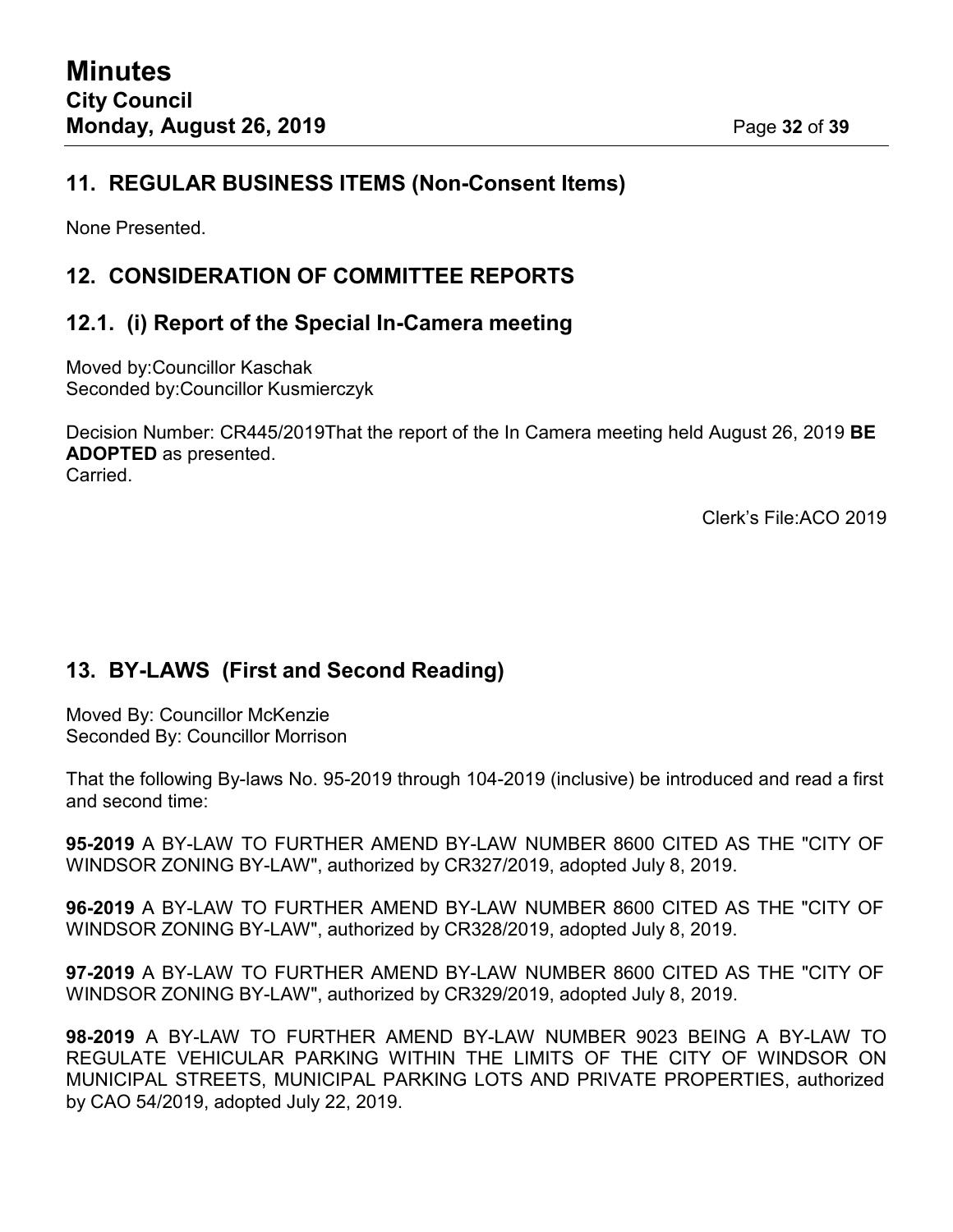## **Minutes City Council Monday, August 26, 2019** Page **33** of **39**

**99-2019** A BY-LAW TO ASSUME FOR SUBSEQUENT CLOSURE THE 12 FOOT WIDE ALLEY SYSTEM LOCATED SOUTH OF WYANDOTTE STREET EAST AND NORTH OF ONTARIO STREET, EAST OF BUCKINGHAM ROAD AND WEST OF FORD BOULEVARD, CITY OF WINDSOR, authorized by CR668/2018, adopted December 17, 2018.

**100-2019** A BY-LAW TO CLOSE, STOP UP AND CONVEY THE 12 FOOT WIDE ALLEY SYSTEM LOCATED SOUTH OF WYANDOTTE STREET EAST AND NORTH OF ONTARIO STREET, EAST OF BUCKINGHAM ROAD AND WEST OF FORD BOULEVARD, CITY OF WINDSOR, authorized by CR668/2018, adopted December 17, 2018.

**101-2019** A BY-LAW TO PROVIDE THAT PART-LOT CONTROL SHALL NOT APPLY TO CERTAIN LAND THAT IS WITHIN REGISTERED PLAN 1107 IN THE CITY OF WINDSOR, authorized by BL 139-2013, adopted August 26, 2013.

**102-2019** A BY-LAW TO ADOPT AMENDMENT NO.124 TO THE OFFICIAL PLAN OF THE CITY OF WINDSOR, authorized by CR330/2019, adopted July 8, 2019.

**103-2019** A BY-LAW TO FURTHER AMEND BY-LAW NUMBER 8600 CITED AS THE "CITY OF WINDSOR ZONING BY-LAW", authorized by CR330/2019, adopted July 8, 2019.

**104-2019** A BY-LAW TO CONFIRM PROCEEDINGS OF THE COUNCIL OF THE CORPORATION OF THE CITY OF WINDSOR AT ITS MEETING HELD ON THE TWENTY SIXTH DAY OF AUGUST, 2019.

#### **14. MOVE BACK INTO FORMAL SESSION**

Moved By: Councillor Francis Seconded By: Councillor Gignac

That the Committee of the Whole does now rise and report to Council respecting the business items considered by the Committee:

- 1) Communication Items (as amended)
- 2) Consent Agenda (as amended)
- 3) Items Deferred (as amended) Items Referred
- 4) Consideration of the Balance of Business Items (as amended)
- 5) Committee Reports (as presented)
- 6) By-laws given first and second readings (as presented)

Carried.

## **15. NOTICES OF MOTION**

None presented.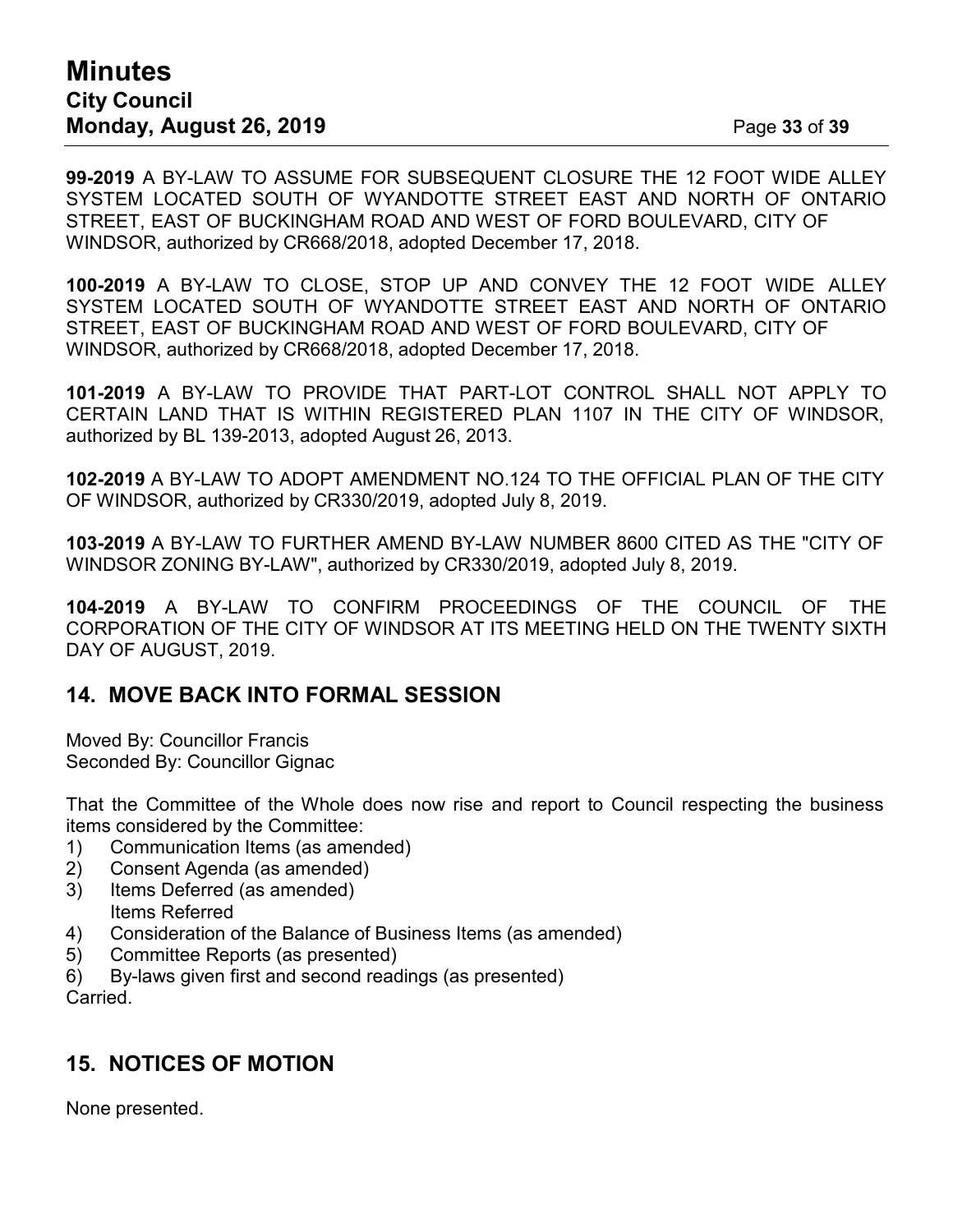# **16. THIRD AND FINAL READING OF THE BY-LAWS**

Moved by:Councillor Holt Seconded by:Councillor Kaschak

That the By-laws No. 95-2019 through 104-2019 having been read a first and second time be now read a third time and finally passed and That the Mayor and Clerk **BE AUTHORIZED** to sign and seal the same notwithstanding any contrary provision of the Council. Carried.

## **17. PETITIONS**

None presented.

## **18. QUESTION PERIOD**

None registered.

## **21. ADJOURNMENT**

Moved By: Councillor Gignac Seconded By: Councillor Holt

That this Council meeting stand adjourned until the next regular meeting of Council or at the call of the Mayor. Carried.

Accordingly, the meeting is adjourned at 8:03 o'clock p.m.

Mayor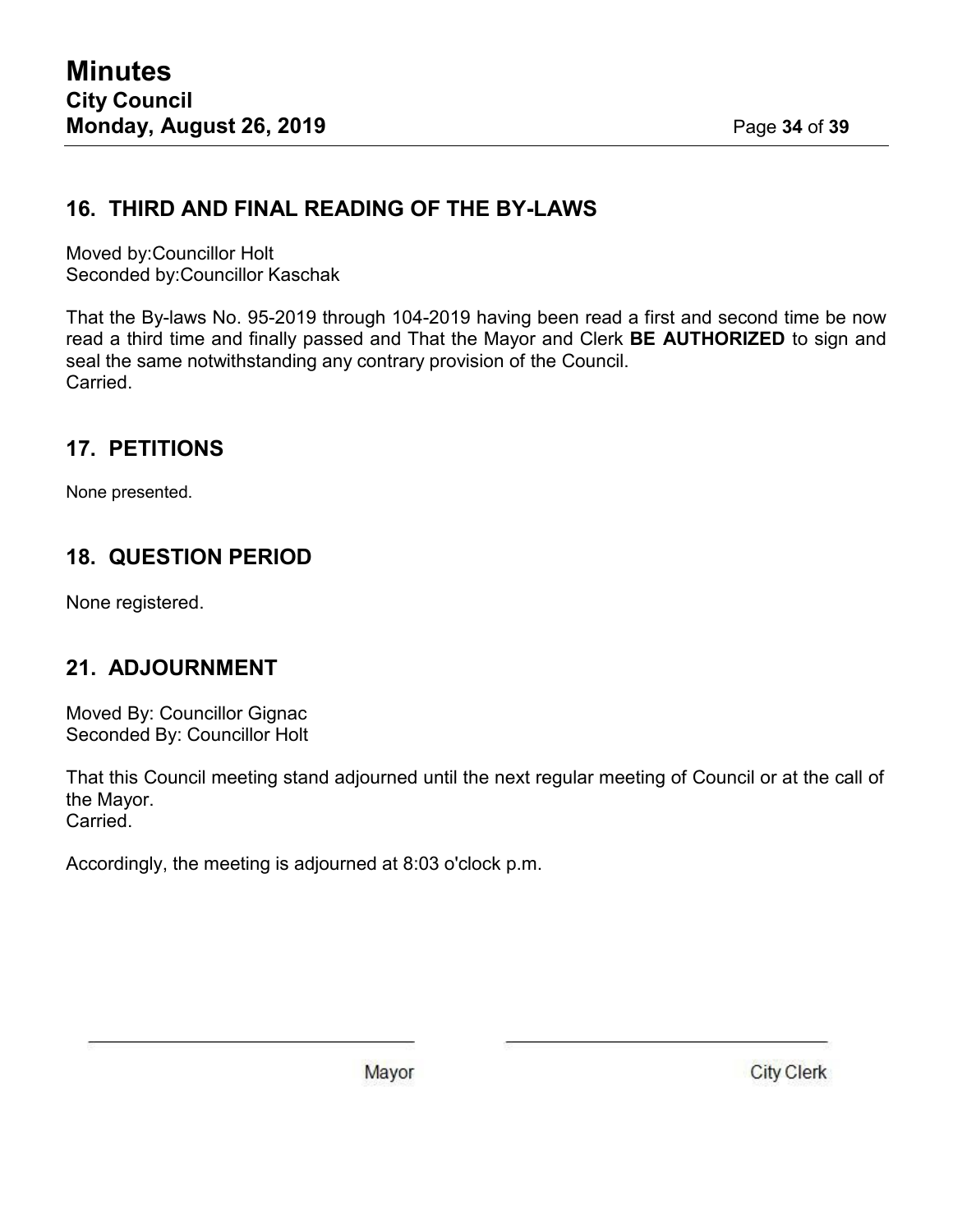Adopted by Council at its meeting held August 26, 2019(CR 445/2019)

VC/bm

#### **SPECIAL MEETING OF COUNCIL – IN CAMERA August 26, 2019**

#### **Meeting called to order at: 4:30 p.m.**

#### **Members in Attendance:**

Mayor D. Dilkens Councillor F. Francis Councillor C. Holt Councillor G. Kaschak Councillor J. Gignac Councillor K. McKenzie Councillor J. Morrison Councillor I. Kusmierczyk

#### **Members Absent:**

Councillor F. Costante Councillor R. Bortolin (bereavement) Councillor E. Sleiman (illness)

#### **Also in attendance:**

O. Colucci, Chief Administrative Officer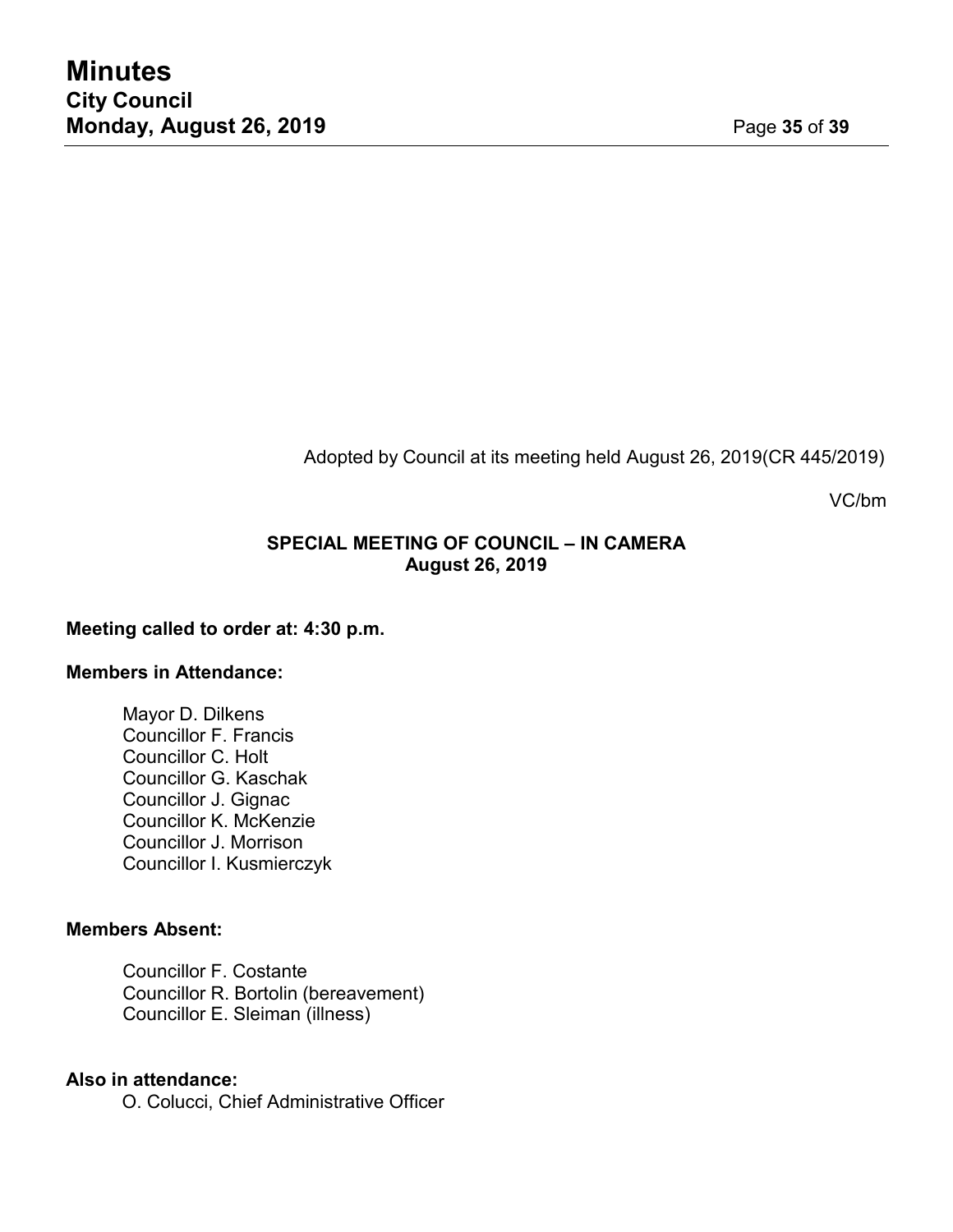# **Minutes City Council Monday, August 26, 2019** Page **36** of **39**

J. Payne, Community Development and Health Commissioner and Corporate Leader Social Development, Health, Recreation and Culture M. Winterton, City Engineer and Corporate Leader Environmental Protection and **Transportation** V. Critchley, City Clerk/Licence Commissioner and Corporate Leader Public Engagement and Human Resources

J. Mancina, Chief Financial Officer/City Treasurer and Corporate Leader Finance and Technology W. Vendrasco, Acting City Solicitor and Corporate Leader Economic Development and Public Safety

J. Wilson, Corporate Leader, Parks, Facilities, Recreation and Culture

**Verbal Motion is presented by Councillor Francis, seconded by Councillor Gignac, that Rule 3.3 (c) of the** *Procedure By-law, 98-2011,* **BE WAIVED to add the following Agenda items:**

**10. Legal Matter – Questions on Item 8.12 on open agenda.**

**Motion Carried.**

**Verbal Motion is presented by Councillor Kaschak, seconded by Councillor Morrison, to move in Camera for discussion of the following item(s), adding Item 10:**

| <b>Item</b><br>No. | <b>Subject</b>                                                                | <b>Section - Pursuant</b><br>to Municipal Act,<br>2001, as amended |
|--------------------|-------------------------------------------------------------------------------|--------------------------------------------------------------------|
| $\mathbf 1$ .      | Property matter – sale of land                                                | 239(2)(c)                                                          |
| 2.                 | Property matter – sale of land                                                | 239(2)(c)                                                          |
| 3 <sub>1</sub>     | Property matter -acquisition of land                                          | 239(2)(c)                                                          |
| $\mathbf{4}$       | Property matter – exchange of land                                            | 239(2)(c)                                                          |
| 5.                 | Property matter – sale/lease of land<br>(report to be distributed at meeting) | 239(2)(c)                                                          |
| 6.                 | <b>Property matter – lease</b>                                                | 239(2)(c)                                                          |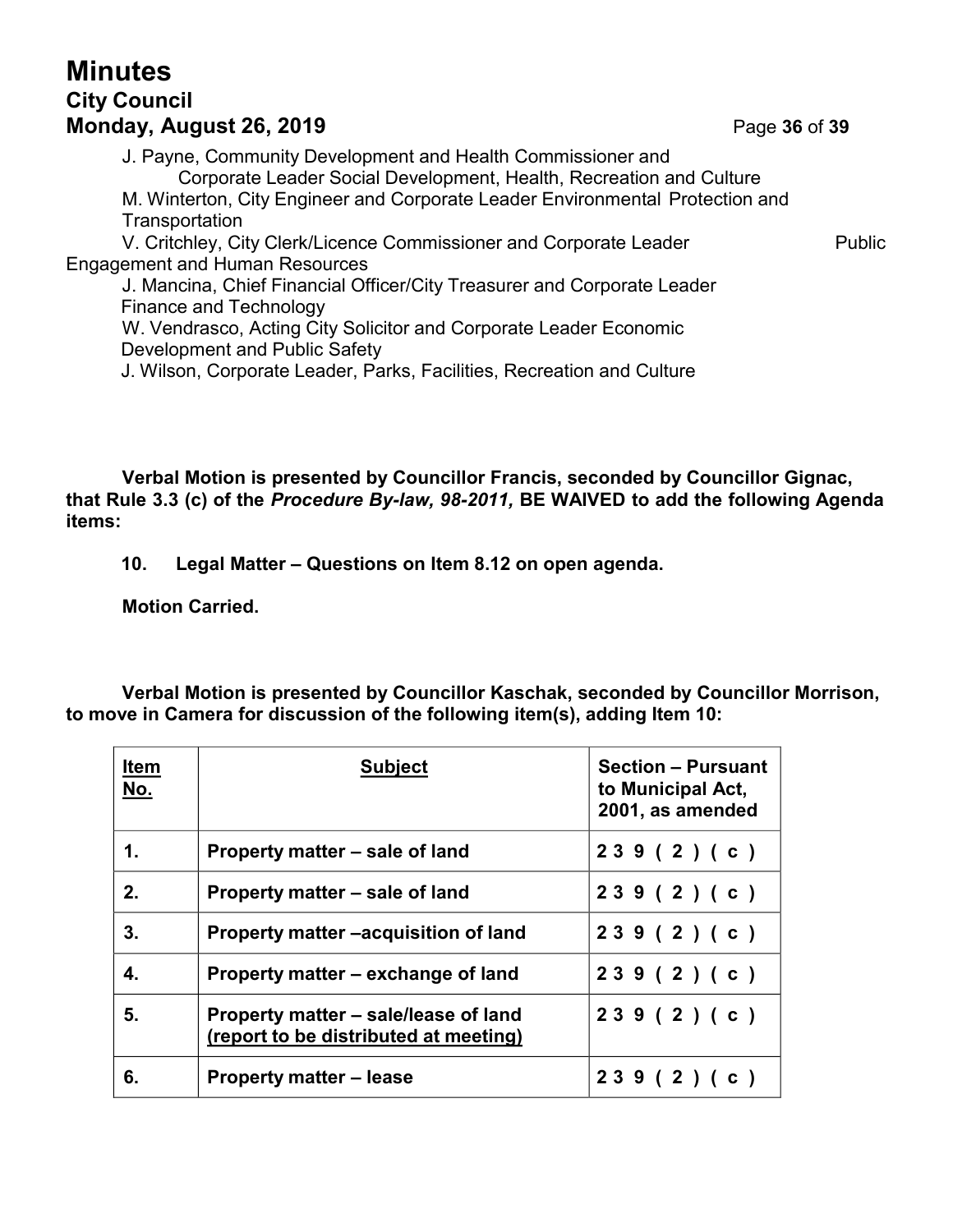# **Minutes City Council Monday, August 26, 2019** Page **37** of **39**

| 7.  | Personal issue – about an identifiable<br>individual                     | 239(2)(b) |
|-----|--------------------------------------------------------------------------|-----------|
| 8.  | Legal matter – negotiations – verbal<br>report                           | 239(2)(k) |
| 9.  | Property matter – economic development<br>- verbal report                | 239(2)(i) |
| 10. | Legal matter – questions on Item 8.12 on<br>open agenda - verbal - ADDED | 239(2)(f) |

#### **Motion Carried.**

#### **Declarations of Pecuniary Interest:**

Councillor Kusmierczyk declares an interest and abstains from voting on Item 6 as it involves a client of his employer.

**Discussion on the items of business. (Items 1, 2, 3, 6, 7, 8, 9, 4, 5,10)**

**Verbal Motion is presented by Councillor Gignac, seconded by Councillor Morrison, to move back into public session.**

**Motion Carried.**

**Moved by Councillor Francis, seconded by Councillor Gignac, THAT the Clerk BE DIRECTED to transmit the recommendation(s) contained in the report(s) discussed at the In-Camera Council Meeting held August 26, 2019 directly to Council for consideration at the next Regular Meeting.**

1. That the recommendation contained in the in-camera report from the Coordinator of Real Estate Services, Manager of Real Estate Services, City Solicitor and Corporate Leader Economic Development and Public Safety and Chief Financial Officer/City Treasurer and Corporate Leader Finance and Technology respecting a property matter – sale of land **BE APPROVED**.

2. That the recommendation contained in the in-camera report from the Coordinator of Real Estate Services, Manager of Real Estate Services, City Solicitor and Corporate Leader Economic Development and Public Safety and Chief Financial Officer/City Treasurer and Corporate Leader Finance and Technology respecting a property matter – sale of land **BE APPROVED**.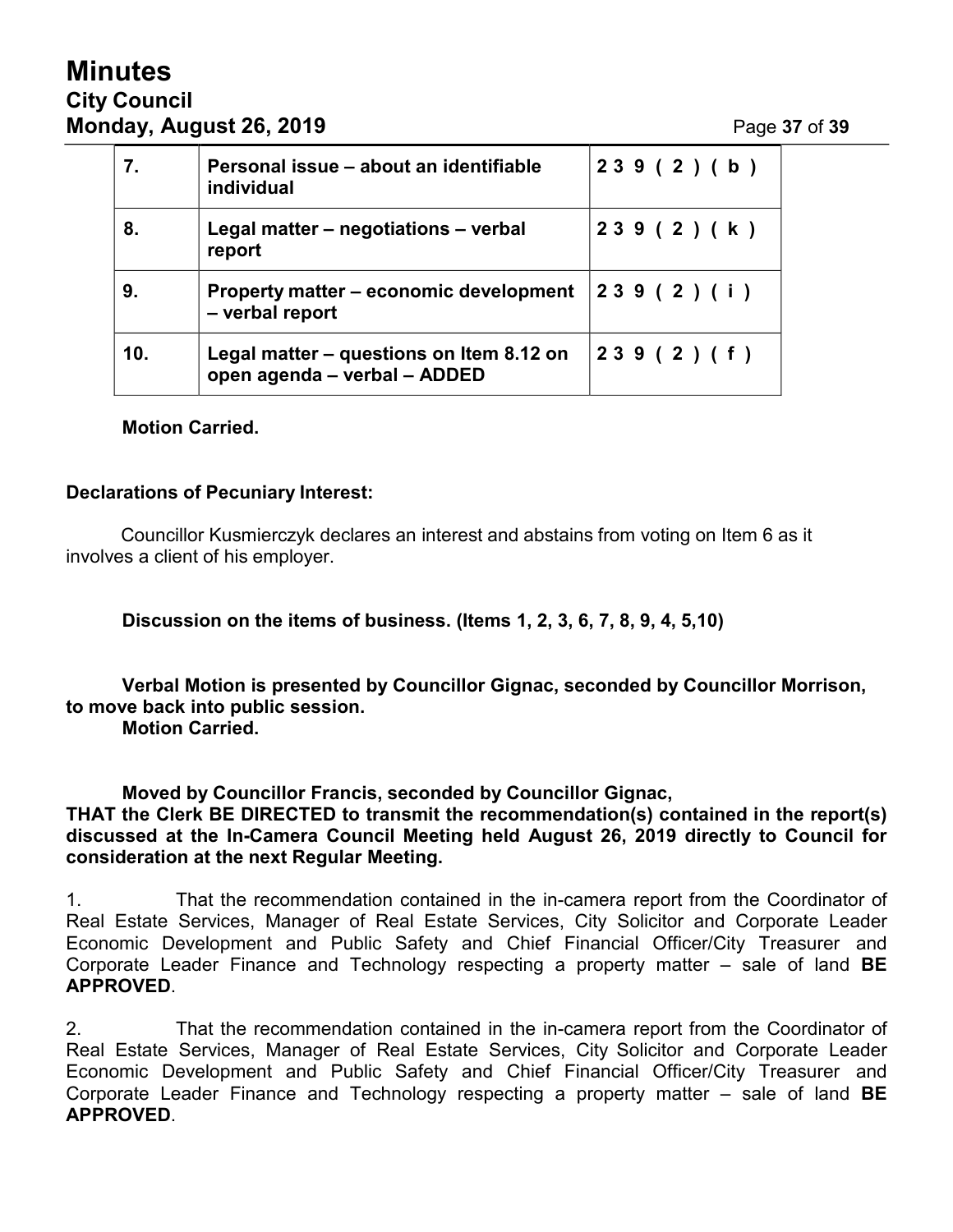## **Minutes City Council Monday, August 26, 2019** Page **38** of **39**

3. That the recommendation contained in the in-camera report from the Manager of Real Estate Services, City Solicitor and Corporate Leader Economic Development and Public Safety, Corporate Leader, Parks, Facilities, Recreation and Culture and Chief Financial Officer/City Treasurer and Corporate Leader Finance and Technology respecting a property matter – acquisition of land **BE APPROVED**.

4. That the recommendation contained in the in-camera report from the Coordinator of Real Estate Services, Manager of Real Estate Services, City Solicitor and Corporate Leader Economic Development and Public Safety, Chief Financial Officer/City Treasurer and Corporate Leader Finance and Technology, City Engineer and Corporate Leader Environmental Protection and Transportation and Corporate Leader, Parks, Facilities, Recreation and Culture respecting a property matter – exchange of land **BE APPROVED**.

5. That the in-camera report from the Manager of Real Estate Services, City Solicitor and Corporate Leader Economic Development and Public Safety, Corporate Leader, Parks, Facilities, Recreation and Culture, City Engineer and Corporate Leader Environmental Protection and Transportation and Chief Financial Officer/City Treasurer and Corporate Leader Finance and Technology respecting a property matter – sale/lease of land **BE RECEIVED** and that Administration **PROCEED** on the verbal direction of Council.

6. That the recommendation contained in the in-camera report from the CEO Your Quick Gateway, City Solicitor and Corporate Leader Economic Development and Public Safety and Chief Financial Officer/City Treasurer and Corporate Leader Finance and Technology respecting a property matter - lease **BE APPROVED**.

7. That the recommendation contained in the in-camera report from the Executive Director of Human Resources and Chief Financial Officer/City Treasurer and Corporate Leader Finance and Technology respecting a personal matter about an identifiable individual **BE APPROVED**.

8. That the confidential verbal report from the City Clerk/Licence Commissioner and Corporate Leader Public Engagement and Human Resources respecting a legal matter negotiations **BE RECEIVED** and further that Administration **PROCEED** on the verbal direction of Council.

9. That the confidential verbal report from Mayor Dilkens respecting a property matter – economic development **BE RECEIVED** and further that Administration **PROCEED** on the verbal direction of Council.

#### **Councillor Holt voting nay**

10. That the confidential verbal report form the Acting City Solicitor respecting a legal question on Item 8.12 on the open agenda **BE RECEIVED FOR INFORMATION**.

#### **Motion Carried.**